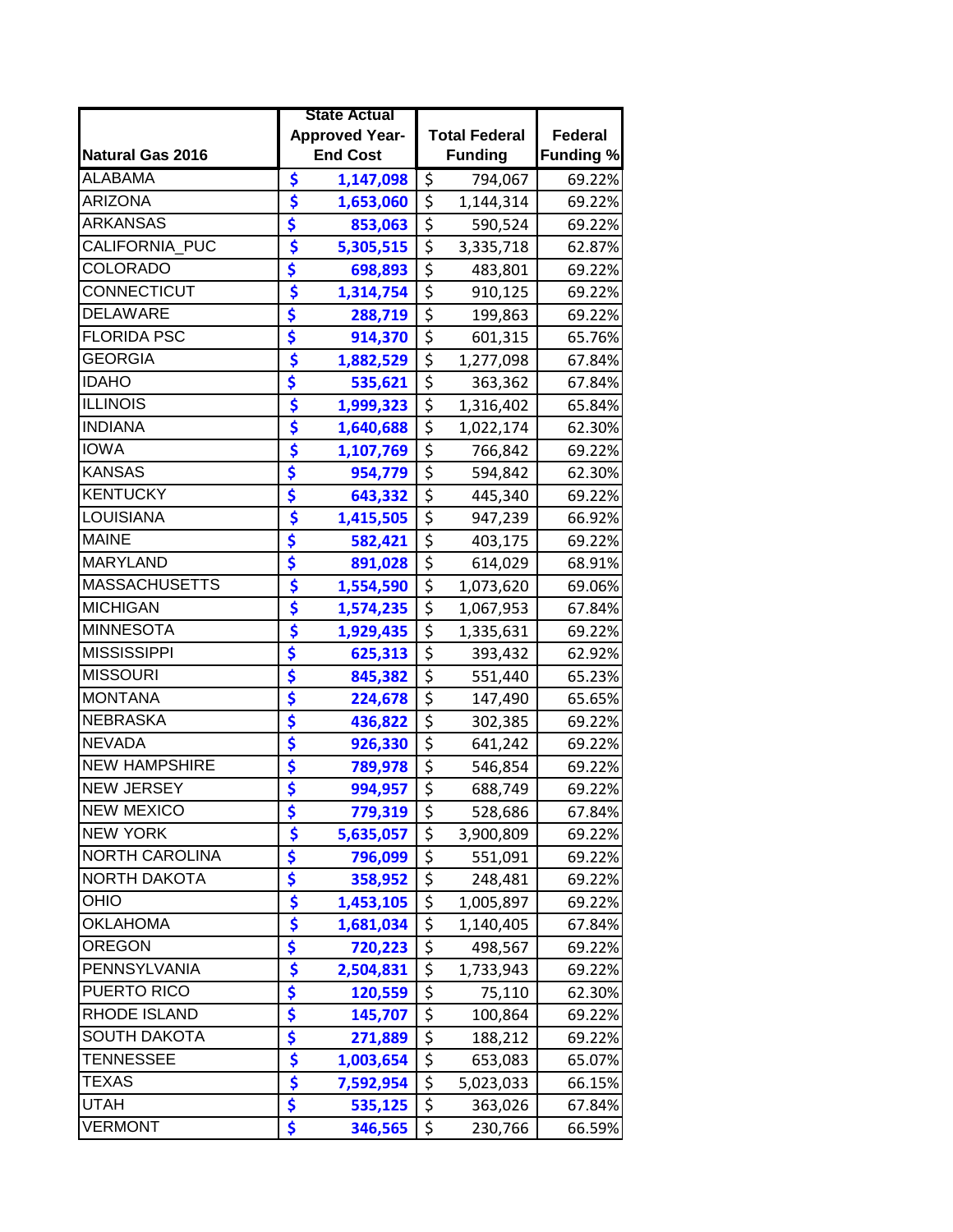| <b>NG Subtotals</b>  | \$ | 64,932,159 | \$<br>43,776,568 | 67.42% |
|----------------------|----|------------|------------------|--------|
| <b>WYOMING</b>       | S  | 307,438    | \$<br>211,820    | 68.90% |
| <b>WISCONSIN</b>     |    | 926,288    | \$<br>615,565    | 66.46% |
| <b>WEST VIRGINIA</b> |    | 695,915    | \$<br>479,331    | 68.88% |
| <b>WASHINGTON DC</b> |    | 657,903    | \$<br>455,426    | 69.22% |
| <b>WASHINGTON</b>    |    | 1,941,166  | \$<br>1,343,752  | 69.22% |
| <b>VIRGINIA</b>      |    | 2,728,189  | \$<br>1,869,675  | 68.53% |

| <b>Hazardous Liquid 2016</b> | <b>State Actual</b><br><b>Approved Year-</b><br><b>End Cost</b> | <b>Total Federal</b><br><b>Funding</b> | <b>Federal</b><br><b>Funding %</b> |
|------------------------------|-----------------------------------------------------------------|----------------------------------------|------------------------------------|
| ALABAMA HL                   | \$<br>47,845                                                    | \$<br>33,120                           | 69.22%                             |
| <b>ARIZONA HL</b>            | \$<br>87,003                                                    | \$<br>60,227                           | 69.22%                             |
| CALIFORNIA SFM HL            | \$<br>3,105,748                                                 | \$<br>2,063,925                        | 66.46%                             |
| <b>INDIANA HL</b>            | \$<br>26,136                                                    | \$<br>16,283                           | 62.30%                             |
| <b>LOUISIANA HL</b>          | \$<br>322,633                                                   | \$<br>218,873                          | 67.84%                             |
| <b>MARYLAND HL</b>           | \$<br>46,387                                                    | \$<br>31,950                           | 68.88%                             |
| <b>MINNESOTA HL</b>          | \$<br>484,565                                                   | \$<br>335,435                          | 69.22%                             |
| <b>NEW MEXICO HL</b>         | \$<br>82,392                                                    | \$<br>52,472                           | 63.69%                             |
| <b>NEW YORK HL</b>           | \$<br>208,077                                                   | \$<br>144,039                          | 69.22%                             |
| <b>OKLAHOMA HL</b>           | \$<br>480,717                                                   | \$<br>326,116                          | 67.84%                             |
| <b>TEXAS HL</b>              | \$<br>2,952,815                                                 | \$<br>1,943,999                        | 65.84%                             |
| VIRGINIA HL                  | \$<br>97,781                                                    | \$<br>67,688                           | 69.22%                             |
| <b>WASHINGTON HL</b>         | \$<br>263,732                                                   | \$<br>182,566                          | 69.22%                             |
| <b>WEST VIRGINIA HL</b>      | \$<br>36,627                                                    | \$<br>25,228                           | 68.88%                             |
| <b>HL Subtotals</b>          | \$<br>8,242,458                                                 | \$<br>5,501,921                        | 66.75%                             |
| <b>Totals</b>                | \$<br>73,174,617                                                | \$<br>49,278,489                       | 67.34%                             |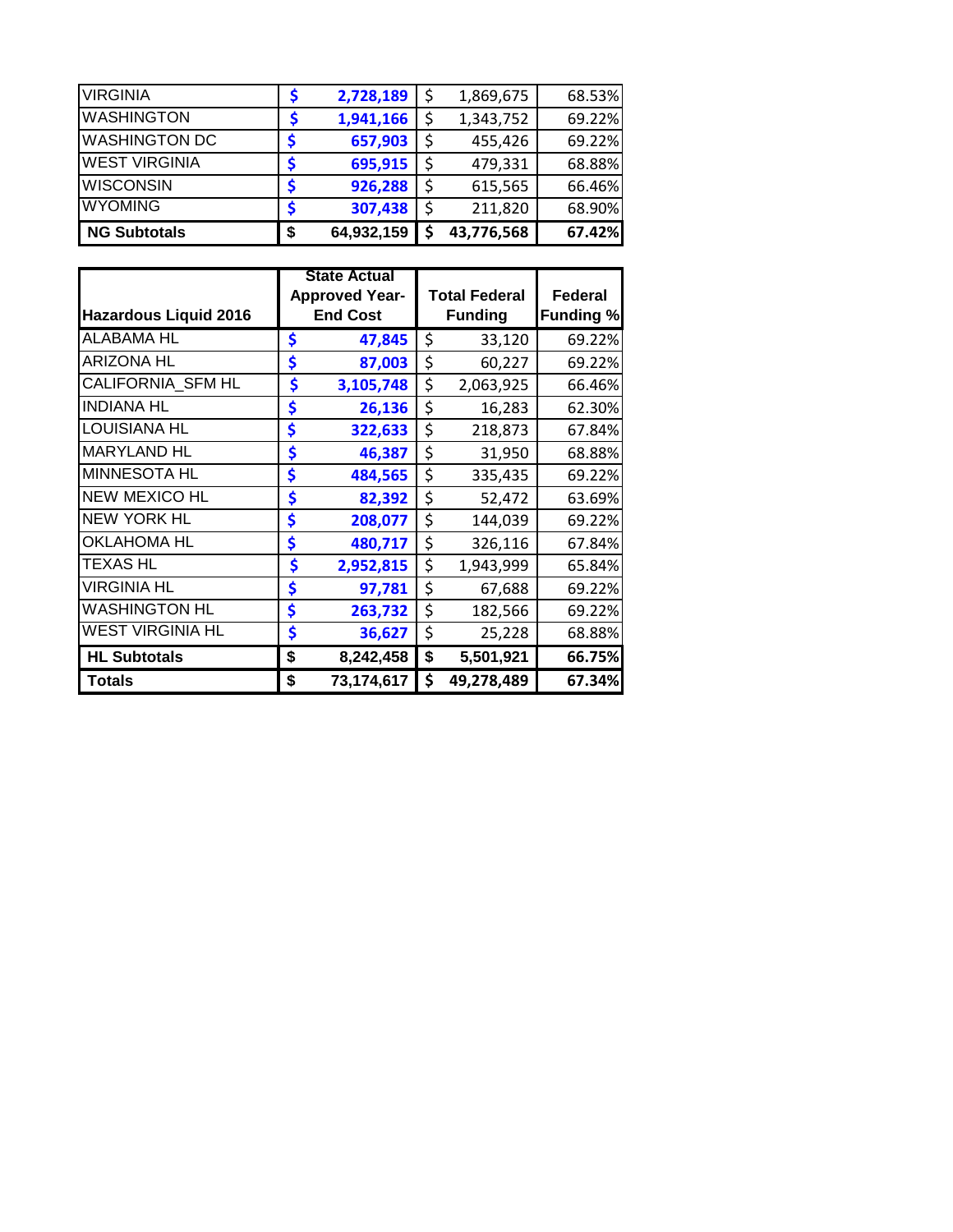|                         | <b>State Actual</b>   |                                 |                      |                  |
|-------------------------|-----------------------|---------------------------------|----------------------|------------------|
|                         | <b>Approved Year-</b> |                                 | <b>Total Federal</b> | Federal          |
| <b>Natural Gas 2015</b> | <b>End Cost</b>       |                                 | <b>Funding</b>       | <b>Funding %</b> |
| <b>ALABAMA</b>          | \$<br>1,112,285       | \$                              | 707,391              | 63.60%           |
| <b>ARIZONA</b>          | \$<br>1,688,136       | \$                              | 1,322,010            | 78.31%           |
| <b>ARKANSAS</b>         | \$<br>862,644         | \$                              | 600,975              | 69.67%           |
| <b>CALIFORNIA PUC</b>   | \$<br>5,315,541       | \$                              | 3,954,763            | 74.40%           |
| COLORADO                | \$<br>666,465         | $\overline{\xi}$                | 473,634              | 71.07%           |
| CONNECTICUT             | \$<br>1,310,750       | \$                              | 1,048,600            | 80.00%           |
| <b>DELAWARE</b>         | \$<br>251,952         | \$                              | 201,562              | 80.00%           |
| <b>FLORIDA LPG</b>      |                       |                                 |                      |                  |
| <b>FLORIDA PSC</b>      |                       |                                 |                      |                  |
| <b>GEORGIA</b>          | \$<br>1,802,078       | \$                              | 1,406,486            | 78.05%           |
| <b>IDAHO</b>            | \$<br>429,186         | $\overline{\xi}$                | 336,482              | 78.40%           |
| <b>ILLINOIS</b>         | \$<br>2,416,217       | \$                              | 1,932,974            | 80.00%           |
| <b>INDIANA</b>          | \$<br>1,557,011       | \$                              | 1,121,048            | 72.00%           |
| <b>IOWA</b>             | \$<br>1,098,546       | \$                              | 843,683              | 76.80%           |
| <b>KANSAS</b>           | \$<br>888,822         | $\overline{\xi}$                | 693,779              | 78.06%           |
| <b>KENTUCKY</b>         | \$<br>617,759         | \$                              | 459,767              | 74.42%           |
| <b>LOUISIANA</b>        | \$<br>1,456,898       | $\overline{\xi}$                | 1,142,208            | 78.40%           |
| <b>MAINE</b>            | \$<br>514,886         | $\overline{\xi}$                | 408,078              | 79.26%           |
| <b>MARYLAND</b>         | \$<br>695,089         | $\overline{\varsigma}$          | 526,324              | 75.72%           |
| <b>MASSACHUSETTS</b>    | \$<br>1,509,406       | $\overline{\boldsymbol{\zeta}}$ | 1,166,844            | 77.30%           |
| <b>MICHIGAN</b>         | \$<br>1,326,528       | $\overline{\xi}$                | 1,039,998            | 78.40%           |
| <b>MINNESOTA</b>        | \$<br>1,847,557       | $\overline{\boldsymbol{\zeta}}$ | 1,354,465            | 73.31%           |
| <b>MISSISSIPPI</b>      | \$<br>536,205         | \$                              | 410,433              | 76.54%           |
| <b>MISSOURI</b>         | \$<br>831,291         | $\overline{\xi}$                | 601,465              | 72.35%           |
| <b>MONTANA</b>          | \$<br>181,069         | \$                              | 133,383              | 73.66%           |
| <b>NEBRASKA</b>         | \$<br>346,974         | \$                              | 277,579              | 80.00%           |
| <b>NEVADA</b>           | \$<br>897,478         | $\overline{\xi}$                | 511,755              | 57.02%           |
| <b>NEW HAMPSHIRE</b>    | \$<br>714,928         | \$                              | 571,942              | 80.00%           |
| NEW JERSEY              | \$<br>1,031,907       | \$                              | 825,526              | 80.00%           |
| <b>NEW MEXICO</b>       | \$<br>956,477         | \$                              | 749,878              | 78.40%           |
| <b>NEW YORK</b>         | \$<br>5,496,115       | \$                              | 4,026,674            | 73.26%           |
| NORTH CAROLINA          | \$<br>681,853         | \$                              | 525,081              | 77.01%           |
| <b>NORTH DAKOTA</b>     | \$<br>300,954         | $\overline{\xi}$                | 228,894              | 76.06%           |
| <b>OHIO</b>             | \$<br>1,275,955       | $\overline{\xi}$                | 966,424              | 75.74%           |
| <b>OKLAHOMA</b>         | \$<br>1,540,494       | $\overline{\boldsymbol{\zeta}}$ | 1,207,747            | 78.40%           |
| <b>OREGON</b>           | \$<br>788,751         | $\overline{\xi}$                | 597,235              | 75.72%           |
| PENNSYLVANIA            | \$<br>2,227,402       | $\overline{\varsigma}$          | 1,781,922            | 80.00%           |
| PUERTO RICO             | \$<br>106,575         | \$                              | 76,734               | 72.00%           |
| RHODE ISLAND            | \$<br>139,105         | \$                              | 82,062               | 58.99%           |
| <b>SOUTH CAROLINA</b>   |                       |                                 |                      |                  |
| <b>SOUTH DAKOTA</b>     | \$<br>282,844         | \$                              | 211,600              | 74.81%           |
| <b>TENNESSEE</b>        | \$<br>876,014         | \$                              | 686,795              | 78.40%           |
| <b>TEXAS</b>            | \$<br>7,207,817       | \$                              | 5,435,271            | 75.41%           |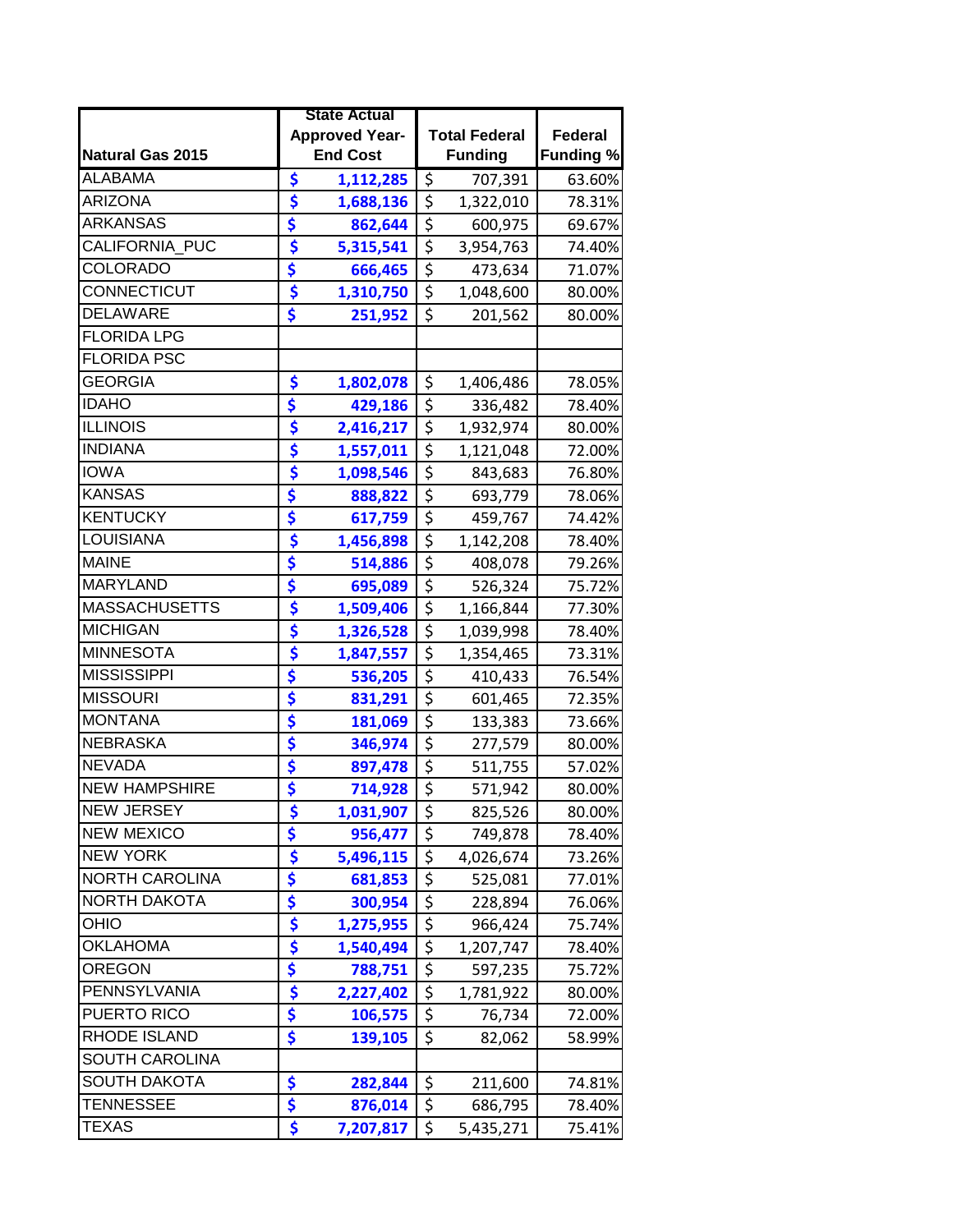| <b>NG Subtotals</b>  | \$ | 60,706,963 | \$<br>45,853,281 | 75.53% |
|----------------------|----|------------|------------------|--------|
| <b>WYOMING</b>       | S  | 257,904    | \$<br>205,353    | 79.62% |
| <b>WISCONSIN</b>     | S  | 657,958    | \$<br>500,417    | 76.06% |
| <b>WEST VIRGINIA</b> | S  | 600,291    | \$<br>454,926    | 75.78% |
| <b>WASHINGTON DC</b> | S  | 414,589    | \$<br>331,671    | 80.00% |
| <b>WASHINGTON</b>    | Ş  | 1,756,202  | \$<br>1,196,193  | 68.11% |
| <b>VIRGINIA</b>      | \$ | 2,437,364  | \$<br>1,930,392  | 79.20% |
| <b>VERMONT</b>       | \$ | 260,659    | \$<br>200,499    | 76.92% |
| <b>UTAH</b>          | S  | 534,032    | \$<br>384,359    | 71.97% |

|                              | <b>State Actual</b>   |                      |                  |
|------------------------------|-----------------------|----------------------|------------------|
|                              | <b>Approved Year-</b> | <b>Total Federal</b> | Federal          |
| <b>Hazardous Liquid 2015</b> | <b>End Cost</b>       | <b>Funding</b>       | <b>Funding %</b> |
| <b>ALABAMA HL</b>            | \$<br>34,401          | \$<br>16,069         | 46.71%           |
| <b>ARIZONA HL</b>            | \$<br>88,831          | \$<br>69,732         | 78.50%           |
| CALIFORNIA_SFM HL            | \$<br>2,184,133       | \$<br>1,258,061      | 57.60%           |
| <b>INDIANA HL</b>            | \$<br>8,818           | \$<br>4,395          | 49.84%           |
| <b>KENTUCKY HL</b>           |                       |                      |                  |
| <b>LOUISIANA HL</b>          | \$<br>354,709         | \$<br>249,715        | 70.40%           |
| <b>MARYLAND HL</b>           | \$<br>31,204          | \$<br>1,805          | 5.78%            |
| MINNESOTA HL                 | \$<br>416,171         | \$<br>296,937        | 71.35%           |
| MISSISSIPPI HL               |                       |                      |                  |
| <b>NEW MEXICO HL</b>         | \$<br>74,155          | \$<br>54,736         | 73.81%           |
| <b>NEW YORK HL</b>           | \$<br>109,118         | \$<br>71,083         | 65.14%           |
| <b>OKLAHOMA HL</b>           | \$<br>414,067         | \$<br>324,629        | 78.40%           |
| PENNSYLVANIA HL              |                       |                      |                  |
| SOUTH CAROLINA HL            |                       |                      |                  |
| <b>TEXAS HL</b>              | \$<br>1,916,002       | \$<br>1,444,052      | 75.37%           |
| <b>VIRGINIA HL</b>           | \$<br>128,799         | \$<br>98,584         | 76.54%           |
| <b>WASHINGTON HL</b>         | \$<br>211,884         | \$<br>120,440        | 56.84%           |
| <b>WEST VIRGINIA HL</b>      | \$<br>45,035          | \$<br>35,848         | 79.60%           |
| <b>HL Subtotals</b>          | \$<br>6,017,327       | \$<br>4,046,086      | 67.24%           |
| <b>Totals</b>                | \$<br>66,724,290      | \$<br>49,899,367     | 74.78%           |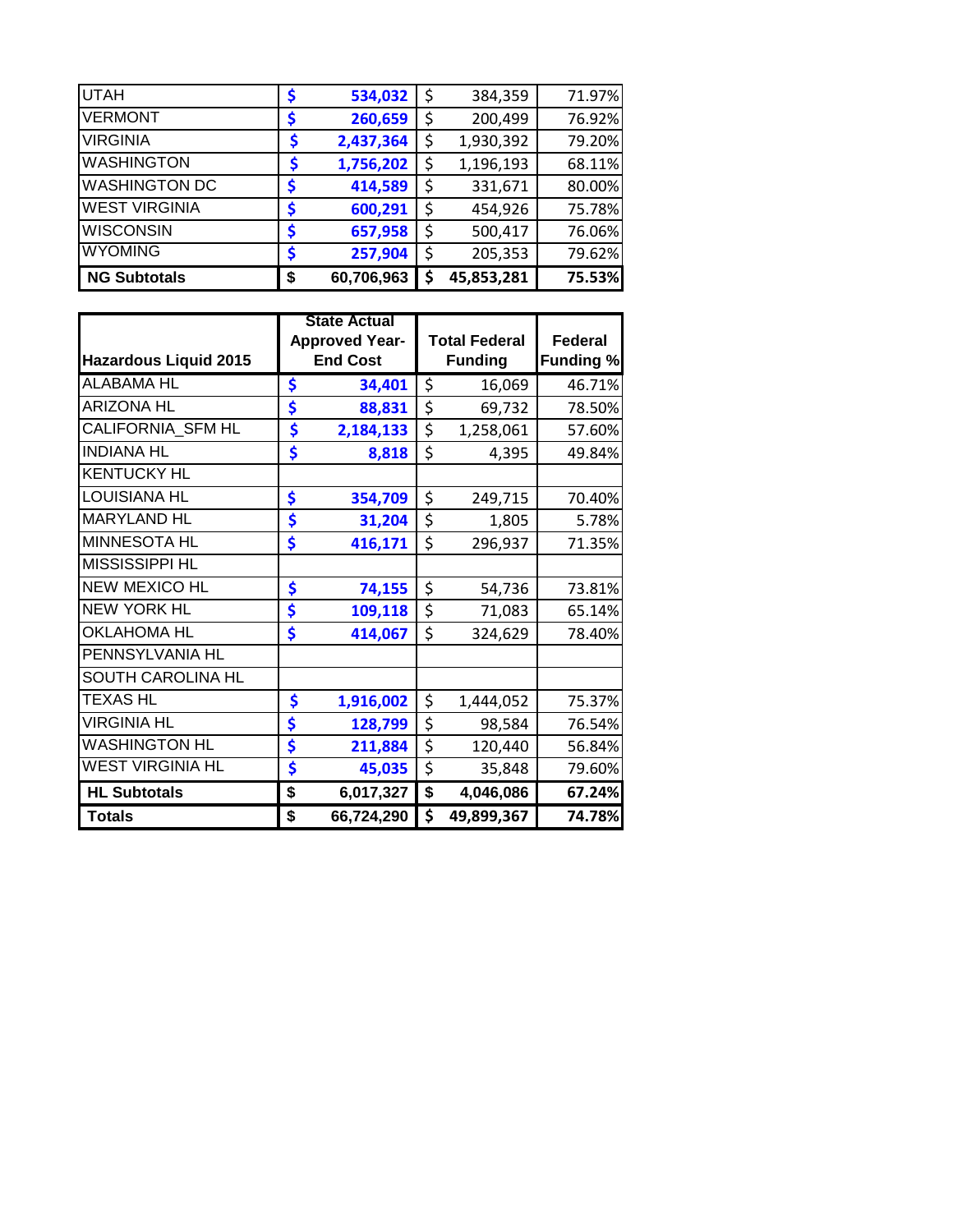|                         |    | <b>State Actual</b>   |                                 |                      |                |
|-------------------------|----|-----------------------|---------------------------------|----------------------|----------------|
|                         |    | <b>Approved Year-</b> |                                 | <b>Total Federal</b> | <b>Federal</b> |
| <b>Natural Gas 2014</b> |    | <b>End Cost</b>       |                                 | <b>Funding</b>       | Funding %      |
| <b>ALABAMA</b>          | \$ | 934,320.00            | \$                              | 518,049              | 55.45%         |
| <b>ARIZONA</b>          | \$ | 1,577,906.10          | \$                              | 1,214,139            | 76.95%         |
| <b>ARKANSAS</b>         | \$ | 841,570.01            | $\overline{\boldsymbol{\zeta}}$ | 578,074              | 68.69%         |
| ARKANSAS O G            |    |                       |                                 |                      |                |
| CALIFORNIA PUC          | \$ | 4,522,654.80          | \$                              | 3,618,124            | 80.00%         |
| <b>COLORADO</b>         | \$ | 727,381.33            | \$                              | 526,867              | 72.43%         |
| CONNECTICUT             | \$ | 1,112,523.05          | \$                              | 890,018              | 80.00%         |
| <b>DELAWARE</b>         | \$ | 142,789.27            | \$                              | 95,895               | 67.16%         |
| <b>FLORIDA LPG</b>      |    |                       |                                 |                      |                |
| <b>FLORIDA PSC</b>      |    |                       |                                 |                      |                |
| <b>GEORGIA</b>          | \$ | 1,809,722.00          | \$                              | 1,447,778            | 80.00%         |
| <b>IDAHO</b>            | \$ | 236,783.74            | \$                              | 154,006              | 65.04%         |
| <b>ILLINOIS</b>         | \$ | 2,649,333.58          | \$                              | 2,119,467            | 80.00%         |
| <b>INDIANA</b>          | \$ | 1,466,024.15          | \$                              | 1,055,475            | 72.00%         |
| <b>IOWA</b>             | \$ | 885,362.40            | $\overline{\xi}$                | 695,487              | 78.55%         |
| <b>KANSAS</b>           | \$ | 654,627.74            | \$                              | 487,631              | 74.49%         |
| <b>KENTUCKY</b>         | \$ | 491,145.16            | \$                              | 326,372              | 66.45%         |
| <b>LOUISIANA</b>        | \$ | 1,227,213.04          | \$                              | 929,045              | 75.70%         |
| <b>MAINE</b>            | \$ | 411,453.90            | \$                              | 329,163              | 80.00%         |
| <b>MARYLAND</b>         | \$ | 639,130.00            | \$                              | 463,867              | 72.58%         |
| <b>MASSACHUSETTS</b>    | \$ | 1,277,346.88          | \$                              | 944,406              | 73.93%         |
| <b>MICHIGAN</b>         | \$ | 1,139,069.53          | $\overline{\xi}$                | 911,256              | 80.00%         |
| <b>MINNESOTA</b>        | \$ | 1,721,863.00          | \$                              | 1,212,209            | 70.40%         |
| <b>MISSISSIPPI</b>      | \$ | 495,992.00            | \$                              | 396,794              | 80.00%         |
| <b>MISSOURI</b>         | \$ | 833,369.00            | $\overline{\xi}$                | 611,998              | 73.44%         |
| <b>MONTANA</b>          | \$ | 200,126.30            | \$                              | 160,101              | 80.00%         |
| <b>NEBRASKA</b>         | \$ | 318,796.02            | \$                              | 255,037              | 80.00%         |
| <b>NEVADA</b>           | \$ | 926,171.00            | \$                              | 541,239              | 58.44%         |
| <b>NEW HAMPSHIRE</b>    | \$ | 693,973.06            | \$                              | 555,178              | 80.00%         |
| <b>NEW JERSEY</b>       | \$ | 1,201,035.00          | \$                              | 960,828              | 80.00%         |
| <b>NEW MEXICO</b>       | \$ | 898,749.68            | \$                              | 719,000              | 80.00%         |
| <b>NEW YORK</b>         | \$ | 4,166,787.44          | \$                              | 3,312,239            | 79.49%         |
| <b>NORTH CAROLINA</b>   | \$ | 660,922.00            | \$                              | 512,724              | 77.58%         |
| <b>NORTH DAKOTA</b>     | \$ | 244,527.59            | \$                              | 195,622              | 80.00%         |
| <b>OHIO</b>             | \$ | 1,221,750.49          | $\overline{\xi}$                | 924,095              | 75.64%         |
| <b>OKLAHOMA</b>         | \$ | 1,492,721.22          | \$                              | 1,168,791            | 78.30%         |
| <b>OREGON</b>           | \$ | 505,774.04            | $\overline{\varsigma}$          | 306,368              | 60.57%         |
| PENNSYLVANIA            | \$ | 1,435,155.28          | \$                              | 1,148,124            | 80.00%         |
| PUERTO RICO             | \$ | 136,179.90            | \$                              | 108,944              | 80.00%         |
| RHODE ISLAND            | \$ | 127,070.76            | \$                              | 69,567               | 54.75%         |
| <b>SOUTH CAROLINA</b>   |    |                       |                                 |                      |                |
| <b>SOUTH DAKOTA</b>     | \$ | 292,114.74            | \$                              | 215,500              | 73.77%         |
| <b>TENNESSEE</b>        | \$ | 808,341.20            | \$                              | 646,673              | 80.00%         |
|                         |    |                       |                                 |                      |                |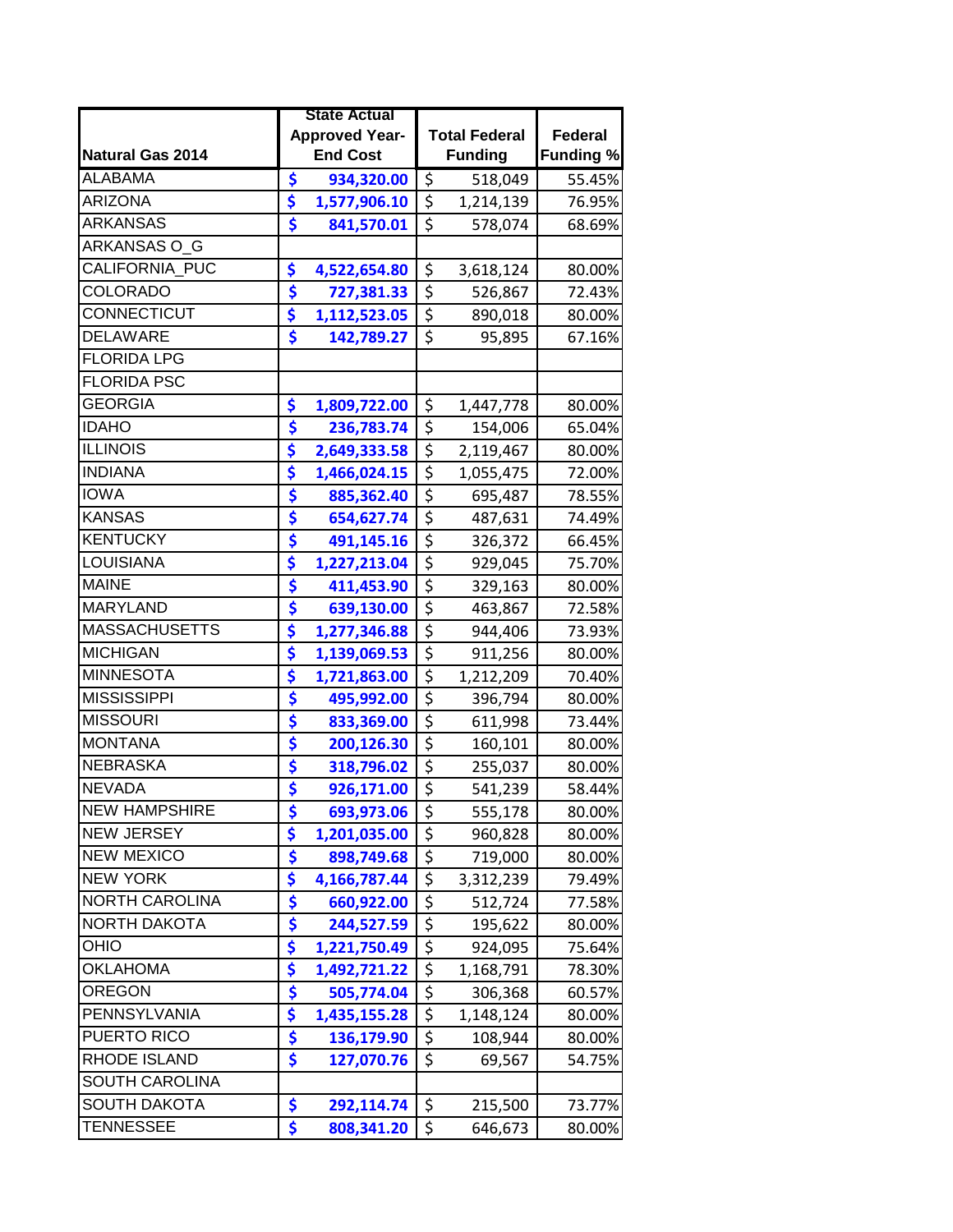| <b>TEXAS</b>         | Ş  | 4,768,992.95 | \$ | 3,686,015  | 77.29% |
|----------------------|----|--------------|----|------------|--------|
| <b>UTAH</b>          | Ş  | 438,561.20   | \$ | 283,937    | 64.74% |
| <b>VERMONT</b>       | Ş  | 169,305.27   | \$ | 129,522    | 76.50% |
| <b>VIRGINIA</b>      | Ş  | 1,631,896.80 | \$ | 1,279,066  | 78.38% |
| <b>WASHINGTON</b>    | S  | 1,700,573.00 | \$ | 1,119,178  | 65.81% |
| <b>WASHINGTON DC</b> | \$ | 310,646.42   | \$ | 248,517    | 80.00% |
| <b>WEST VIRGINIA</b> | \$ | 520,075.03   | \$ | 381,866    | 73.43% |
| <b>WISCONSIN</b>     | \$ | 584,753.77   | \$ | 467,803    | 80.00% |
| <b>WYOMING</b>       | Ś  | 252,077.17   | \$ | 201,662    | 80.00% |
| <b>NG Subtotals</b>  | \$ | 51,504,658   | Ş  | 39,123,713 | 75.96% |

|                              | <b>State Actual</b>   |                      |                  |
|------------------------------|-----------------------|----------------------|------------------|
|                              | <b>Approved Year-</b> | <b>Total Federal</b> | <b>Federal</b>   |
| <b>Hazardous Liquid 2014</b> | <b>End Cost</b>       | <b>Funding</b>       | <b>Funding %</b> |
| <b>ALABAMA HL</b>            | \$<br>28,895.00       | \$<br>10,729         | 37.13%           |
| <b>ARIZONA HL</b>            | \$<br>83,047.71       | \$<br>64,030         | 77.10%           |
| CALIFORNIA_SFM HL            | \$<br>1,876,631.14    | \$<br>938,663        | 50.02%           |
| <b>INDIANA HL</b>            | \$<br>7,782.12        | \$<br>3,415          | 43.88%           |
| <b>KENTUCKY HL</b>           |                       |                      |                  |
| <b>LOUISIANA HL</b>          | \$<br>259,870.55      | \$<br>167,550        | 64.47%           |
| <b>MARYLAND HL</b>           | \$<br>28,334.00       | \$                   | 0.00%            |
| MINNESOTA HL                 | \$<br>286,195.00      | \$<br>161,699        | 56.50%           |
| MISSISSIPPI HL               |                       |                      |                  |
| <b>NEW MEXICO HL</b>         | \$<br>53,761.50       | \$<br>43,009         | 80.00%           |
| <b>NEW YORK HL</b>           | \$<br>108,034.10      | \$<br>59,617         | 55.18%           |
| <b>OKLAHOMA HL</b>           | \$<br>421,956.65      | \$<br>337,565        | 80.00%           |
| PENNSYLVANIA HL              |                       |                      |                  |
| SOUTH CAROLINA HL            |                       |                      |                  |
| <b>TEXAS HL</b>              | \$<br>1,192,248.19    | \$<br>953,799        | 80.00%           |
| <b>VIRGINIA HL</b>           | \$<br>172,291.20      | \$<br>137,833        | 80.00%           |
| <b>WASHINGTON HL</b>         | \$<br>360,408.00      | \$<br>266,348        | 73.90%           |
| <b>WEST VIRGINIA HL</b>      | \$<br>26,915.34       | \$<br>21,532         | 80.00%           |
| <b>HL Subtotals</b>          | \$<br>4,906,370       | \$<br>3,165,789      | 64.52%           |
| <b>Totals</b>                | \$<br>56,411,028      | \$<br>42,289,502     | 74.97%           |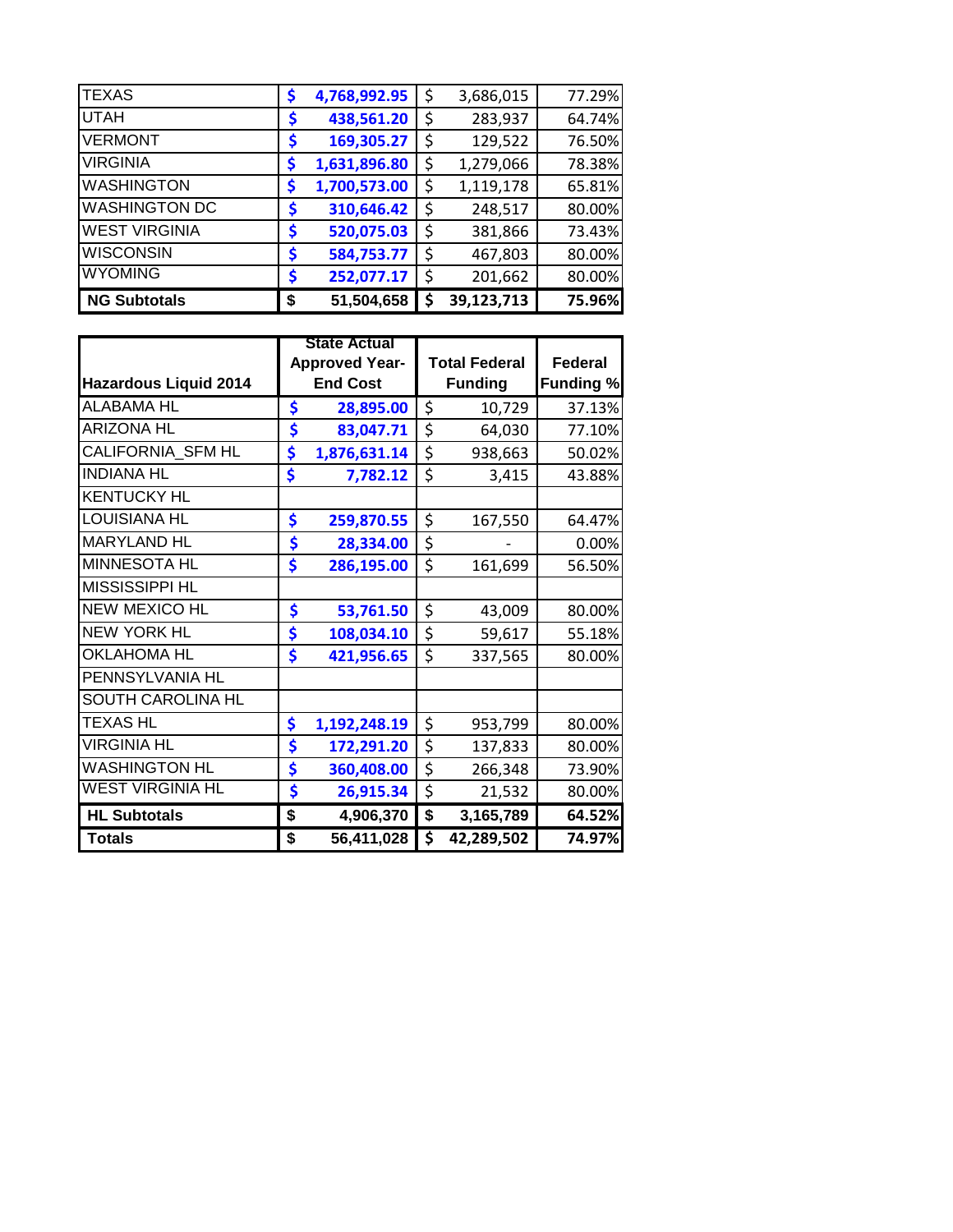|                         | <b>State Actual</b>   |                      |                  |
|-------------------------|-----------------------|----------------------|------------------|
|                         | <b>Approved Year-</b> | <b>Total Federal</b> | <b>Federal</b>   |
| <b>Natural Gas 2013</b> | <b>End Cost</b>       | <b>Funding</b>       | <b>Funding %</b> |
| <b>ALABAMA</b>          | \$<br>1,036,064       | \$<br>629,582        | 60.77%           |
| <b>ARIZONA</b>          | \$<br>1,514,008       | 1,094,119            | 72.27%           |
| <b>ARKANSAS</b>         | \$<br>690,827         | 421,372              | 61.00%           |
| ARKANSAS O G            |                       |                      |                  |
| CALIFORNIA PUC          | \$<br>4,549,609       | 3,639,687            | 80.00%           |
| <b>COLORADO</b>         | \$<br>699,513         | 507,439              | 72.54%           |
| CONNECTICUT             | \$<br>910,482         | 710,705              | 78.06%           |
| <b>DELAWARE</b>         | \$<br>143,532         | 95,362               | 66.44%           |
| <b>FLORIDA LPG</b>      |                       |                      |                  |
| <b>FLORIDA PSC</b>      |                       |                      |                  |
| <b>GEORGIA</b>          | \$<br>1,693,453       | 1,354,762            | 80.00%           |
| <b>IDAHO</b>            | \$<br>157,693         | 72,638               | 46.06%           |
| <b>ILLINOIS</b>         | \$<br>2,183,692       | 1,746,953            | 80.00%           |
| <b>INDIANA</b>          | \$<br>1,414,433       | 992,582              | 70.18%           |
| <b>IOWA</b>             | \$<br>753,884         | 571,689              | 75.83%           |
| <b>KANSAS</b>           | \$<br>737,693         | 560,352              | 75.96%           |
| <b>KENTUCKY</b>         | \$<br>455,435         | 297,903              | 65.41%           |
| <b>LOUISIANA</b>        | \$<br>1,283,987       | 972,723              | 75.76%           |
| <b>MAINE</b>            | \$<br>301,915         | 219,582              | 72.73%           |
| <b>MARYLAND</b>         | \$<br>606,779         | 439,200              | 72.38%           |
| <b>MASSACHUSETTS</b>    | \$<br>1,329,487       | 987,221              | 74.26%           |
| <b>MICHIGAN</b>         | \$<br>910,900         | 728,720              | 80.00%           |
| <b>MINNESOTA</b>        | \$<br>1,621,172       | 1,115,517            | 68.81%           |
| <b>MISSISSIPPI</b>      | \$<br>547,800         | 438,240              | 80.00%           |
| <b>MISSOURI</b>         | \$<br>852,571         | 620,172              | 72.74%           |
| <b>MONTANA</b>          | \$<br>202,877         | 162,302              | 80.00%           |
| <b>NEBRASKA</b>         | \$<br>303,231         | 220,039              | 72.56%           |
| <b>NEVADA</b>           | \$<br>856,710         | 469,952              | 54.86%           |
| <b>NEW HAMPSHIRE</b>    | \$<br>575,626         | 439,061              | 76.28%           |
| <b>NEW JERSEY</b>       | \$<br>1,138,161       | 910,529              | 80.00%           |
| <b>NEW MEXICO</b>       | \$<br>872,805         | 664,829              | 76.17%           |
| <b>NEW YORK</b>         | \$<br>4,082,987       | 3,266,389            | 80.00%           |
| <b>NORTH CAROLINA</b>   | \$<br>603,268         | 444,865              | 73.74%           |
| <b>NORTH DAKOTA</b>     | \$<br>205,501         | 164,401              | 80.00%           |
| OHIO                    | \$<br>1,226,625       | 919,629              | 74.97%           |
| <b>OKLAHOMA</b>         | \$<br>1,451,960       | 1,132,541            | 78.00%           |
| <b>OREGON</b>           | \$<br>445,367         | 253,100              | 56.83%           |
| PENNSYLVANIA            | \$<br>1,439,094       |                      | 76.76%           |
| PUERTO RICO             | \$                    | 1,104,718            |                  |
| RHODE ISLAND            | 180,634               | 88,859               | 49.19%           |
| <b>SOUTH CAROLINA</b>   | \$<br>118,758         | 57,506               | 48.42%           |
|                         |                       |                      |                  |
| <b>SOUTH DAKOTA</b>     | \$<br>282,843         | 226,274              | 80.00%           |
| <b>TENNESSEE</b>        | \$<br>690,813         | 552,651              | 80.00%           |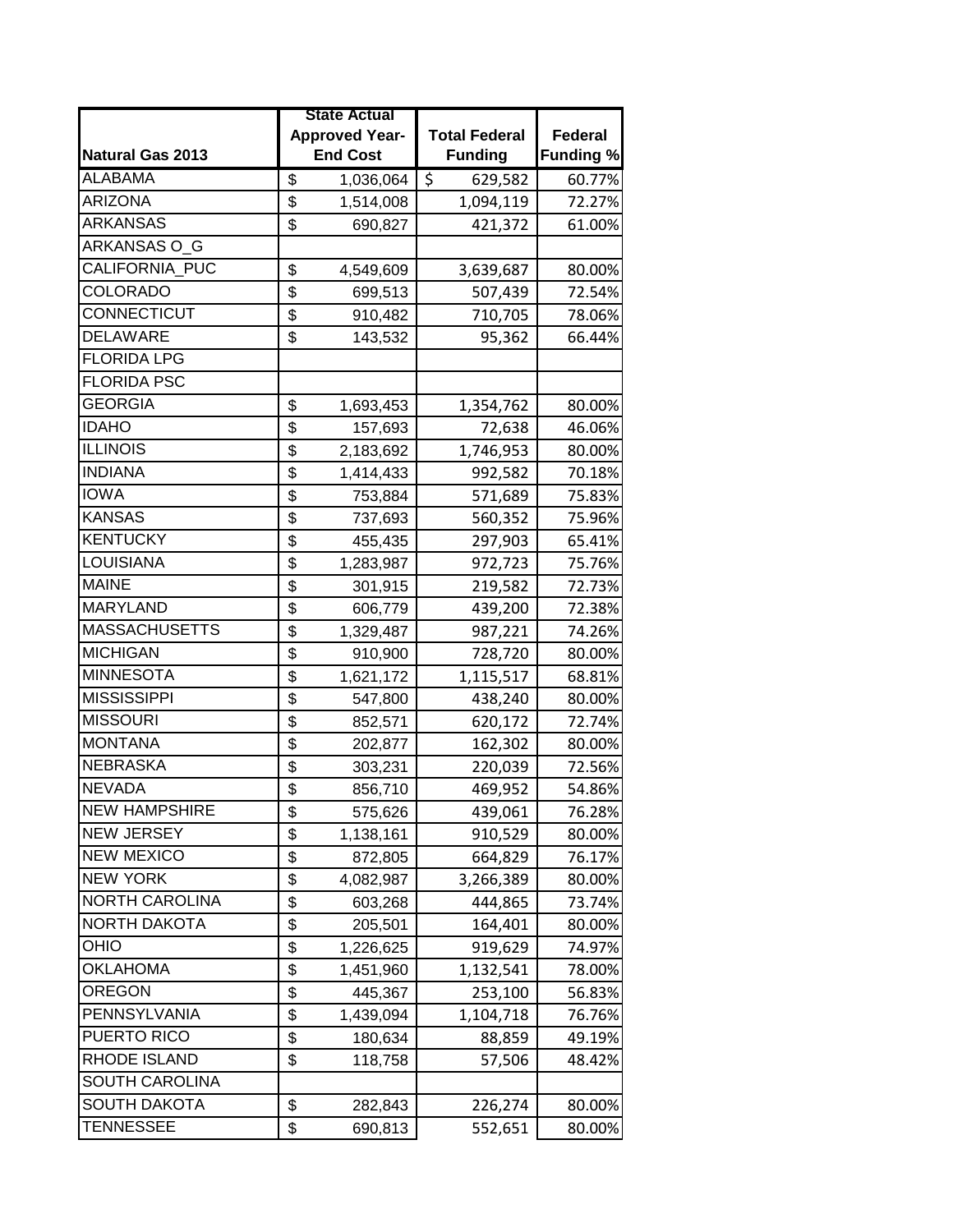| <b>NG Subtotals</b>  | \$<br>48,871,074 | 36,449,119<br>\$ | 74.58% |
|----------------------|------------------|------------------|--------|
| <b>WYOMING</b>       | \$<br>233,405    | 186,724          | 80.00% |
| <b>WISCONSIN</b>     | \$<br>530,519    | 424,415          | 80.00% |
| <b>WEST VIRGINIA</b> | \$<br>477,351    | 331,205          | 69.38% |
| <b>WASHINGTON DC</b> | \$<br>277,426    | 203,732          | 73.44% |
| <b>WASHINGTON</b>    | \$<br>1,564,230  | 1,015,416        | 64.91% |
| <b>VIRGINIA</b>      | \$<br>2,008,808  | 1,607,046        | 80.00% |
| <b>VERMONT</b>       | \$<br>174,237    | 130,418          | 74.85% |
| <b>UTAH</b>          | \$<br>404,446    | 256,444          | 63.41% |
| <b>TEXAS</b>         | \$<br>4,128,463  | 2,999,554        | 72.66% |

|                              | <b>State Actual</b><br><b>Approved Year-</b> | <b>Total Federal</b> | <b>Federal</b>   |
|------------------------------|----------------------------------------------|----------------------|------------------|
| <b>Hazardous Liquid 2013</b> | <b>End Cost</b>                              | <b>Funding</b>       | <b>Funding %</b> |
| <b>ALABAMA HL</b>            | \$<br>77,983                                 | \$<br>62,386         | 80.00%           |
| <b>ARIZONA HL</b>            | \$<br>79,685                                 | 57,682               | 72.39%           |
| CALIFORNIA SFM HL            | \$<br>1,856,813                              | 890,894              | 47.98%           |
| <b>INDIANA HL</b>            | \$<br>21,900                                 | 17,520               | 80.00%           |
| <b>KENTUCKY HL</b>           |                                              |                      |                  |
| LOUISIANA HL                 | \$<br>357,048                                | 257,147              | 72.02%           |
| <b>MARYLAND HL</b>           | \$<br>34,458                                 | 3,001                | 8.71%            |
| <b>MINNESOTA HL</b>          | \$<br>348,926                                | 228,866              | 65.59%           |
| MISSISSIPPI HL               |                                              |                      |                  |
| <b>NEW MEXICO HL</b>         | \$<br>44,311                                 | 26,080               | 58.86%           |
| <b>NEW YORK HL</b>           | \$<br>141,710                                | 113,368              | 80.00%           |
| <b>OKLAHOMA HL</b>           | \$<br>391,175                                | 312,940              | 80.00%           |
| PENNSYLVANIA HL              |                                              |                      |                  |
| SOUTH CAROLINA HL            |                                              |                      |                  |
| <b>TEXAS HL</b>              | \$<br>1,032,116                              | 825,693              | 80.00%           |
| <b>VIRGINIA HL</b>           | \$<br>109,261                                | 79,190               | 72.48%           |
| <b>WASHINGTON HL</b>         | \$<br>265,997                                | 172,373              | 64.80%           |
| <b>WEST VIRGINIA HL</b>      | \$<br>14,434                                 | 10,735               | 74.37%           |
| <b>HL Subtotals</b>          | \$<br>4,775,818                              | \$<br>3,057,875      | 64.03%           |
| <b>Totals</b>                | \$<br>53,646,892                             | \$<br>39,506,994     | 73.64%           |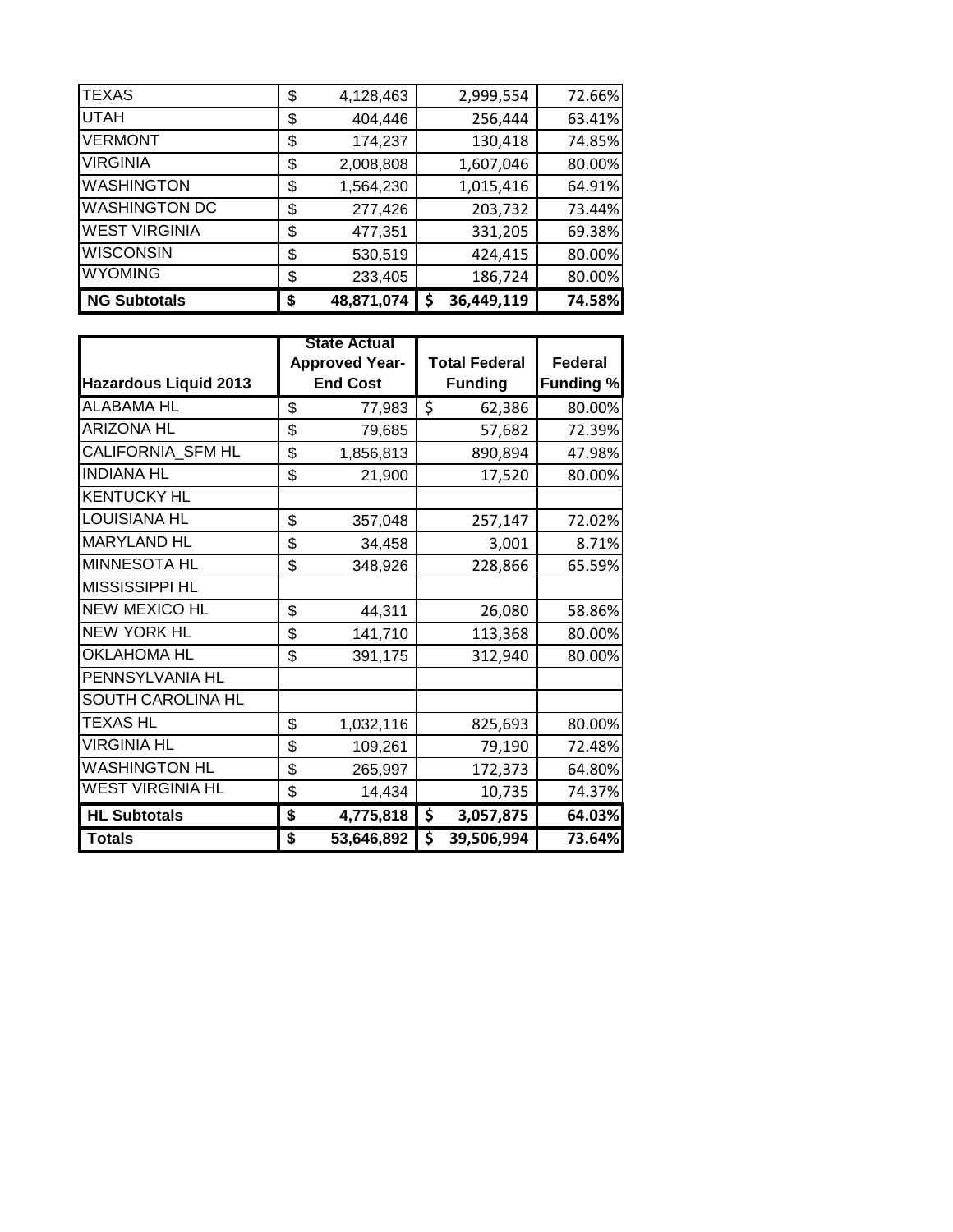|                         | <b>State Actual</b>   |                      |                  |
|-------------------------|-----------------------|----------------------|------------------|
|                         | <b>Approved Year-</b> | <b>Total Federal</b> | <b>Federal</b>   |
| <b>Natural Gas 2012</b> | <b>End Cost</b>       | <b>Funding</b>       | <b>Funding %</b> |
| <b>ALABAMA</b>          | \$<br>1,037,243       | \$<br>645,315        | 62.21%           |
| <b>ARIZONA</b>          | \$<br>1,516,003       | 1,201,281            | 79.24%           |
| <b>ARKANSAS</b>         | \$<br>635,333         | 383,277              | 60.33%           |
| ARKANSAS O G            |                       |                      |                  |
| CALIFORNIA PUC          | \$<br>2,930,568       | 1,882,597            | 64.24%           |
| COLORADO                | \$<br>618,973         | 433,069              | 69.97%           |
| CONNECTICUT             | \$<br>893,713         | 714,970              | 80.00%           |
| <b>DELAWARE</b>         | \$<br>115,390         | 70,541               | 61.13%           |
| <b>FLORIDA LPG</b>      |                       |                      |                  |
| <b>FLORIDA PSC</b>      |                       |                      |                  |
| <b>GEORGIA</b>          | \$<br>1,983,826       | 1,587,061            | 80.00%           |
| <b>IDAHO</b>            | \$<br>142,745         | 66,042               | 46.27%           |
| <b>ILLINOIS</b>         | \$<br>2,040,112       | 1,632,089            | 80.00%           |
| <b>INDIANA</b>          | \$<br>1,167,954       | 785,892              | 67.29%           |
| <b>IOWA</b>             | \$<br>1,006,592       | 801,247              | 79.60%           |
| <b>KANSAS</b>           | \$<br>729,097         | 536,432              | 73.57%           |
| <b>KENTUCKY</b>         | \$<br>457,825         | 306,155              | 66.87%           |
| <b>LOUISIANA</b>        | \$<br>1,247,042       | 912,888              | 73.20%           |
| <b>MAINE</b>            | \$<br>262,814         | 182,711              | 69.52%           |
| <b>MARYLAND</b>         | \$<br>608,930         | 445,475              | 73.16%           |
| <b>MASSACHUSETTS</b>    | \$<br>1,303,218       | 950,739              | 72.95%           |
| <b>MICHIGAN</b>         | \$<br>973,797         | 773,584              | 79.44%           |
| <b>MINNESOTA</b>        | \$<br>1,353,159       | 889,192              | 65.71%           |
| <b>MISSISSIPPI</b>      | \$<br>548,217         | 424,100              | 77.36%           |
| <b>MISSOURI</b>         | \$<br>824,153         | 588,445              | 71.40%           |
| <b>MONTANA</b>          | \$<br>142,044         | 105,113              | 74.00%           |
| <b>NEBRASKA</b>         | \$<br>285,859         | 203,989              | 71.36%           |
| <b>NEVADA</b>           | \$<br>839,194         | 453,715              | 54.07%           |
| <b>NEW HAMPSHIRE</b>    | \$<br>459,556         | 367,645              | 80.00%           |
| <b>NEW JERSEY</b>       | \$<br>1,096,556       | 872,859              | 79.60%           |
| <b>NEW MEXICO</b>       | \$<br>702,738         | 546,730              | 77.80%           |
| <b>NEW YORK</b>         | \$<br>3,515,753       | 2,667,753            | 75.88%           |
| <b>NORTH CAROLINA</b>   | \$<br>629,962         | 466,247              | 74.01%           |
| <b>NORTH DAKOTA</b>     | \$<br>107,934         | 78,622               | 72.84%           |
| OHIO                    | \$<br>1,306,215       | 982,274              | 75.20%           |
| <b>OKLAHOMA</b>         | \$<br>1,405,198       | 1,078,976            | 76.78%           |
| <b>OREGON</b>           | \$<br>613,146         | 430,272              | 70.17%           |
| PENNSYLVANIA            | \$<br>1,160,485       | 888,932              | 76.60%           |
| PUERTO RICO             | \$<br>170,662         | 86,105               | 50.45%           |
| RHODE ISLAND            | \$<br>117,368         | 64,995               | 55.38%           |
| <b>SOUTH CAROLINA</b>   |                       |                      |                  |
| <b>SOUTH DAKOTA</b>     | \$<br>277,533         | 196,984              | 70.98%           |
| <b>TENNESSEE</b>        | \$<br>688,915         | 551,132              | 80.00%           |
|                         |                       |                      |                  |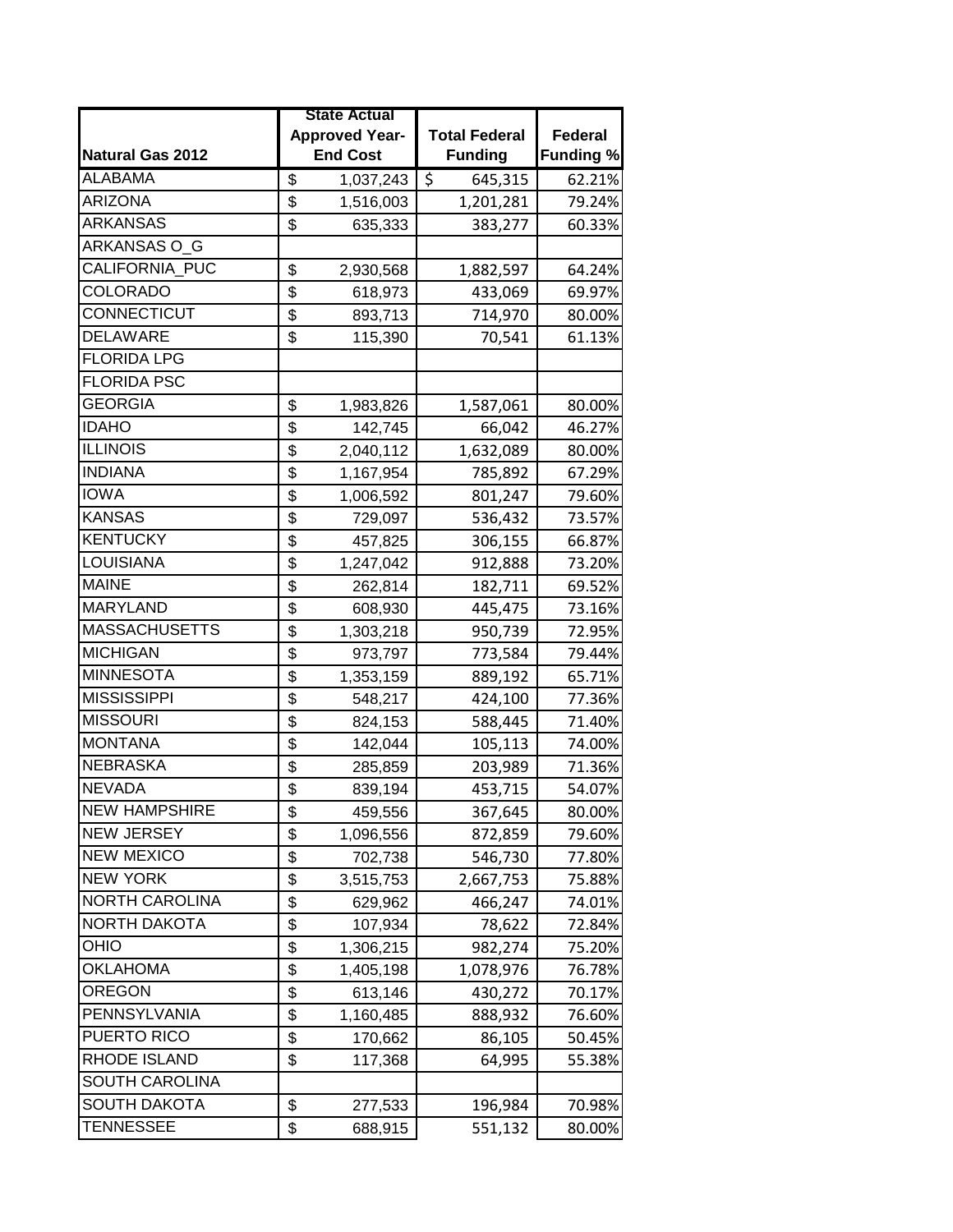| <b>NG Subtotals</b>  | \$<br>45,671,401 | 33,232,837<br>\$ | 72.77% |
|----------------------|------------------|------------------|--------|
| <b>WYOMING</b>       | \$<br>213,406    | 170,725          | 80.00% |
| <b>WISCONSIN</b>     | \$<br>503,216    | 352,251          | 70.00% |
| <b>WEST VIRGINIA</b> | \$<br>506,233    | 354,493          | 70.03% |
| <b>WASHINGTON DC</b> | \$<br>294,047    | 233,356          | 79.36% |
| <b>WASHINGTON</b>    | \$<br>1,589,424  | 1,039,604        | 65.41% |
| <b>VIRGINIA</b>      | \$<br>1,691,266  | 1,339,483        | 79.20% |
| <b>VERMONT</b>       | \$<br>166,047    | 129,650          | 78.08% |
| <b>UTAH</b>          | \$<br>371,142    | 224,750          | 60.56% |
| <b>TEXAS</b>         | \$<br>4,420,799  | 3,133,078        | 70.87% |

| <b>Hazardous Liquid 2012</b> | <b>State Actual</b><br><b>Approved Year-</b><br><b>End Cost</b> | <b>Total Federal</b><br><b>Funding</b> | Federal<br><b>Funding %</b> |
|------------------------------|-----------------------------------------------------------------|----------------------------------------|-----------------------------|
| <b>ALABAMA HL</b>            | \$<br>78,071                                                    | \$<br>56,836                           | 72.80%                      |
| <b>ARIZONA HL</b>            | \$<br>79,790                                                    | 63,513                                 | 79.60%                      |
| CALIFORNIA_SFM HL            | \$<br>1,883,672                                                 | 1,009,345                              | 53.58%                      |
| <b>INDIANA HL</b>            | \$<br>21,861                                                    | 17,340                                 | 79.32%                      |
| <b>KENTUCKY HL</b>           |                                                                 |                                        |                             |
| <b>LOUISIANA HL</b>          | \$<br>346,664                                                   | 243,623                                | 70.28%                      |
| <b>MARYLAND HL</b>           | \$<br>28,406                                                    |                                        | 0.00%                       |
| MINNESOTA HL                 | \$<br>385,656                                                   | 272,509                                | 70.66%                      |
| MISSISSIPPI HL               |                                                                 |                                        |                             |
| <b>NEW MEXICO HL</b>         | \$<br>130,923                                                   | 101,648                                | 77.64%                      |
| <b>NEW YORK HL</b>           | \$<br>157,177                                                   | 119,831                                | 76.24%                      |
| <b>OKLAHOMA HL</b>           | \$<br>333,233                                                   | 265,920                                | 79.80%                      |
| PENNSYLVANIA HL              |                                                                 |                                        |                             |
| SOUTH CAROLINA HL            |                                                                 |                                        |                             |
| TEXAS HL                     | \$<br>660,579                                                   | 458,177                                | 69.36%                      |
| <b>VIRGINIA HL</b>           | \$<br>130,572                                                   | 104,458                                | 80.00%                      |
| <b>WASHINGTON HL</b>         | \$<br>267,837                                                   | 181,189                                | 67.65%                      |
| <b>WEST VIRGINIA HL</b>      | \$<br>26,644                                                    | 20,057                                 | 75.28%                      |
| <b>HL Subtotals</b>          | \$<br>4,531,083                                                 | \$<br>2,914,444                        | 64.32%                      |
| <b>Totals</b>                | \$<br>50,202,484                                                | \$<br>36,147,281                       | 72.00%                      |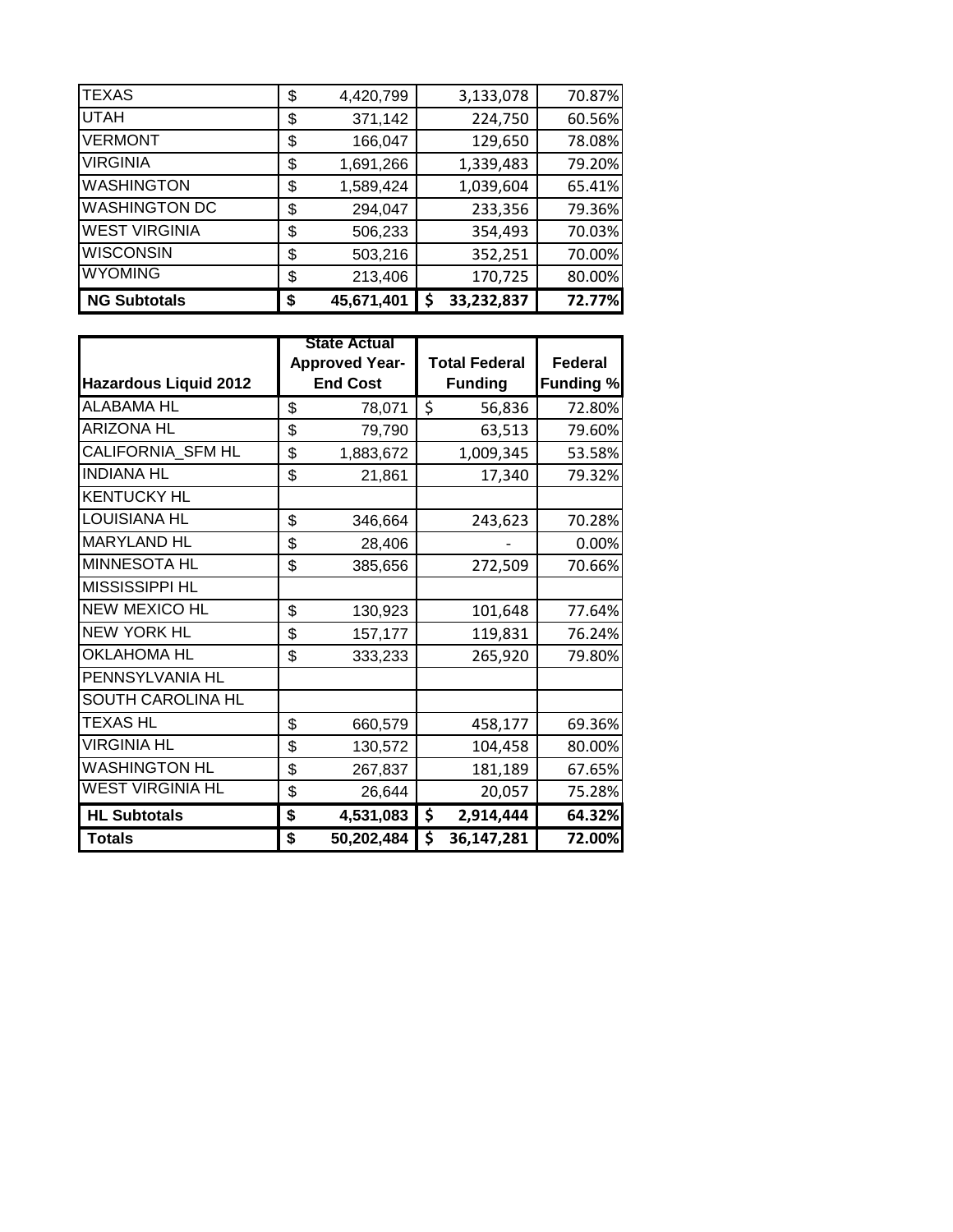|                         | <b>State Actual</b>   |                      |                  |
|-------------------------|-----------------------|----------------------|------------------|
|                         | <b>Approved Year-</b> | <b>Total Federal</b> | <b>Federal</b>   |
| <b>Natural Gas 2011</b> | <b>End Cost</b>       | <b>Funding</b>       | <b>Funding %</b> |
| <b>ALABAMA</b>          | \$<br>1,107,402       | \$<br>656,999        | 59.33%           |
| <b>ARIZONA</b>          | 1,592,366             | 1,235,676            | 77.60%           |
| <b>ARKANSAS</b>         | 625,724               | 356,747              | 57.01%           |
| ARKANSAS O_G            |                       |                      |                  |
| CALIFORNIA PUC          | 2,503,791             | 1,777,692            | 71.00%           |
| <b>COLORADO</b>         | 538,411               | 314,844              | 58.48%           |
| CONNECTICUT             | 885,678               | 708,543              | 80.00%           |
| <b>DELAWARE</b>         | 112,093               | 64,430               | 57.48%           |
| <b>FLORIDA LPG</b>      |                       |                      |                  |
| <b>FLORIDA PSC</b>      |                       |                      |                  |
| <b>GEORGIA</b>          | 1,967,136             | 1,573,709            | 80.00%           |
| <b>IDAHO</b>            | 136,659               | 50,084               | 36.65%           |
| <b>ILLINOIS</b>         | 1,676,123             | 1,340,898            | 80.00%           |
| <b>INDIANA</b>          | 1,015,349             | 587,614              | 57.87%           |
| <b>IOWA</b>             | 894,332               | 712,246              | 79.64%           |
| <b>KANSAS</b>           | 579,569               | 448,586              | 77.40%           |
| <b>KENTUCKY</b>         | 430,900               | 245,784              | 57.04%           |
| <b>LOUISIANA</b>        | 1,233,100             | 984,014              | 79.80%           |
| <b>MAINE</b>            | 289,100               | 224,573              | 77.68%           |
| <b>MARYLAND</b>         | 512,885               | 318,128              | 62.03%           |
| <b>MASSACHUSETTS</b>    | 1,273,360             | 969,282              | 76.12%           |
| <b>MICHIGAN</b>         | 859,666               | 679,824              | 79.08%           |
| <b>MINNESOTA</b>        | 1,468,608             | 909,267              | 61.91%           |
| <b>MISSISSIPPI</b>      | 547,066               | 419,053              | 76.60%           |
| <b>MISSOURI</b>         | 803,300               | 607,295              | 75.60%           |
| <b>MONTANA</b>          | 92,018                | 68,093               | 74.00%           |
| <b>NEBRASKA</b>         | 290,805               | 208,100              | 71.56%           |
| <b>NEVADA</b>           | 607,606               | 225,048              | 37.04%           |
| <b>NEW HAMPSHIRE</b>    | 514,837               | 407,545              | 79.16%           |
| <b>NEW JERSEY</b>       | 1,100,240             | 871,390              | 79.20%           |
| <b>NEW MEXICO</b>       | 846,262               | 630,973              | 74.56%           |
| <b>NEW YORK</b>         | 3,636,931             | 2,737,882            | 75.28%           |
| <b>NORTH CAROLINA</b>   | 588,837               | 466,359              | 79.20%           |
| <b>NORTH DAKOTA</b>     | 136,680               | 103,468              | 75.70%           |
| OHIO                    | 1,163,542             | 901,513              | 77.48%           |
| <b>OKLAHOMA</b>         | 1,583,257             | 1,257,106            | 79.40%           |
| <b>OREGON</b>           | 606,525               | 383,449              | 63.22%           |
| PENNSYLVANIA            | 1,256,776             | 917,447              | 73.00%           |
| PUERTO RICO             | 187,015               | 119,166              | 63.72%           |
| RHODE ISLAND            | 121,439               | 62,552               | 51.51%           |
| <b>SOUTH CAROLINA</b>   |                       |                      |                  |
| <b>SOUTH DAKOTA</b>     | 253,003               | 160,278              | 63.35%           |
| <b>TENNESSEE</b>        | 650,854               | 520,683              | 80.00%           |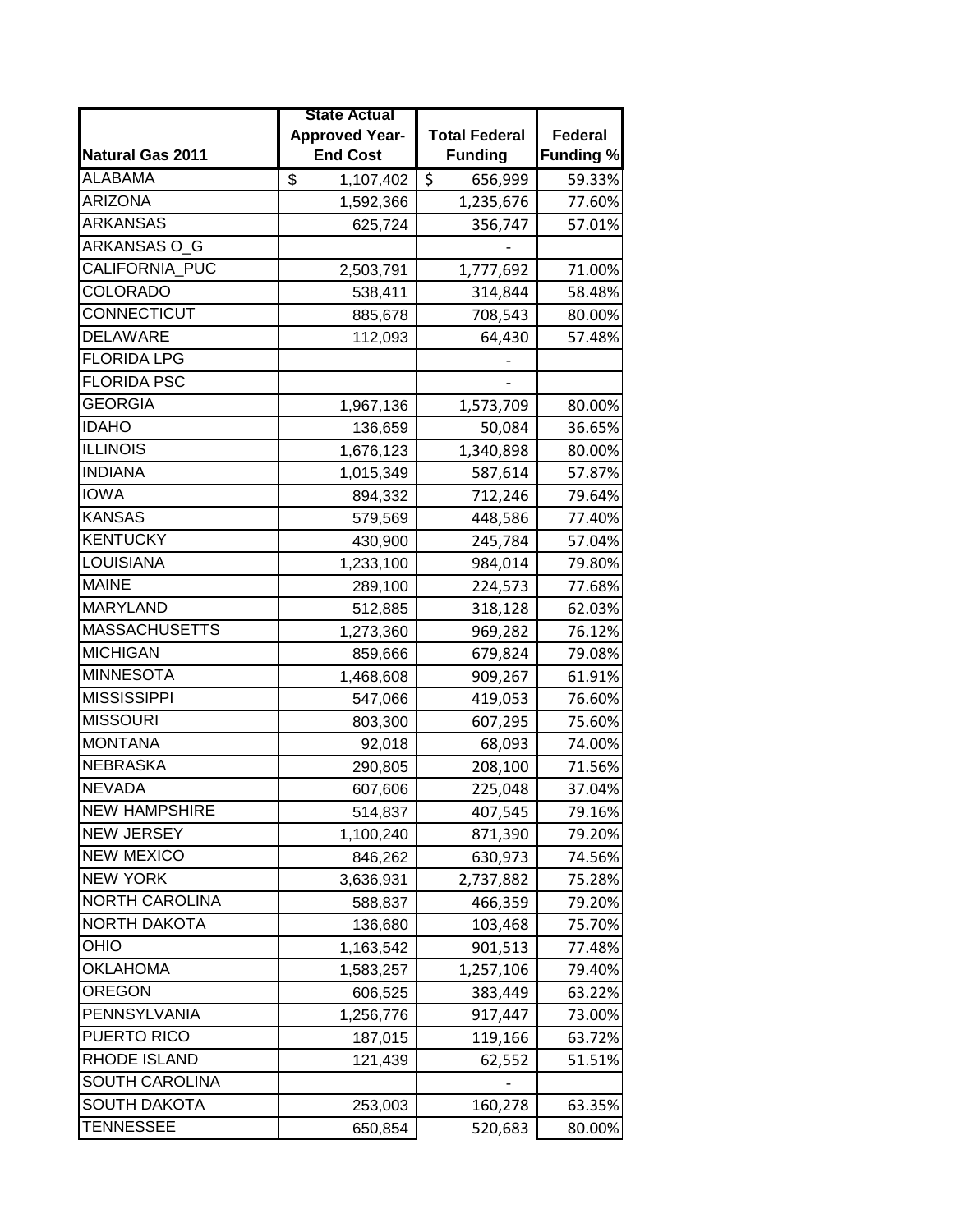| <b>NG Subtotals</b>  | 43,972,401<br>S | 32,148,882<br>\$ | 73.11% |
|----------------------|-----------------|------------------|--------|
| <b>WYOMING</b>       | 178,320         | 142,656          | 80.00% |
| <b>WISCONSIN</b>     | 593,408         | 435,561          | 73.40% |
| <b>WEST VIRGINIA</b> | 476,888         | 360,146          | 75.52% |
| <b>WASHINGTON DC</b> | 258,962         | 200,022          | 77.24% |
| <b>WASHINGTON</b>    | 1,679,795       | 1,034,244        | 61.57% |
| <b>VIRGINIA</b>      | 1,466,093       | 1,161,146        | 79.20% |
| <b>VERMONT</b>       | 185,642         | 146,508          | 78.92% |
| <b>UTAH</b>          | 364,120         | 194,641          | 53.46% |
| <b>TEXAS</b>         | 4,079,927       | 3,247,622        | 79.60% |

| <b>Hazardous Liquid 2011</b> | <b>State Actual</b><br><b>Approved Year-</b><br><b>End Cost</b> | <b>Total Federal</b><br><b>Funding</b> | Federal<br><b>Funding %</b> |
|------------------------------|-----------------------------------------------------------------|----------------------------------------|-----------------------------|
| <b>ALABAMA HL</b>            | \$<br>70,688                                                    | \$<br>53,023                           | 75.01%                      |
| <b>ARIZONA HL</b>            | 83,809                                                          | 65,036                                 | 77.60%                      |
| CALIFORNIA_SFM HL            | 1,977,392                                                       | 1,003,734                              | 50.76%                      |
| <b>INDIANA HL</b>            | 15,006                                                          | 10,804                                 | 72.00%                      |
| <b>KENTUCKY HL</b>           |                                                                 |                                        |                             |
| <b>LOUISIANA HL</b>          | 366,429                                                         | 292,411                                | 79.80%                      |
| <b>MARYLAND HL</b>           | 48,668                                                          | 15,956                                 | 32.79%                      |
| MINNESOTA HL                 | 363,742                                                         | 223,459                                | 61.43%                      |
| MISSISSIPPI HL               | 16,915                                                          | 11,773                                 | 69.60%                      |
| <b>NEW MEXICO HL</b>         | 49,077                                                          | 37,083                                 | 75.56%                      |
| <b>NEW YORK HL</b>           | 337,141                                                         | 257,576                                | 76.40%                      |
| <b>OKLAHOMA HL</b>           | 326,782                                                         | 259,465                                | 79.40%                      |
| PENNSYLVANIA HL              |                                                                 |                                        |                             |
| SOUTH CAROLINA HL            |                                                                 |                                        |                             |
| <b>TEXAS HL</b>              | 609,644                                                         | 485,277                                | 79.60%                      |
| <b>VIRGINIA HL</b>           | 111,418                                                         | 87,887                                 | 78.88%                      |
| <b>WASHINGTON HL</b>         | 197,377                                                         | 95,469                                 | 48.37%                      |
| <b>WEST VIRGINIA HL</b>      | 11,728                                                          | 8,895                                  | 75.84%                      |
| <b>HL Subtotals</b>          | \$<br>4,585,816                                                 | \$<br>2,907,846                        | 63.41%                      |
| <b>Totals</b>                | \$<br>48,558,217                                                | \$<br>35,056,728                       | 72.20%                      |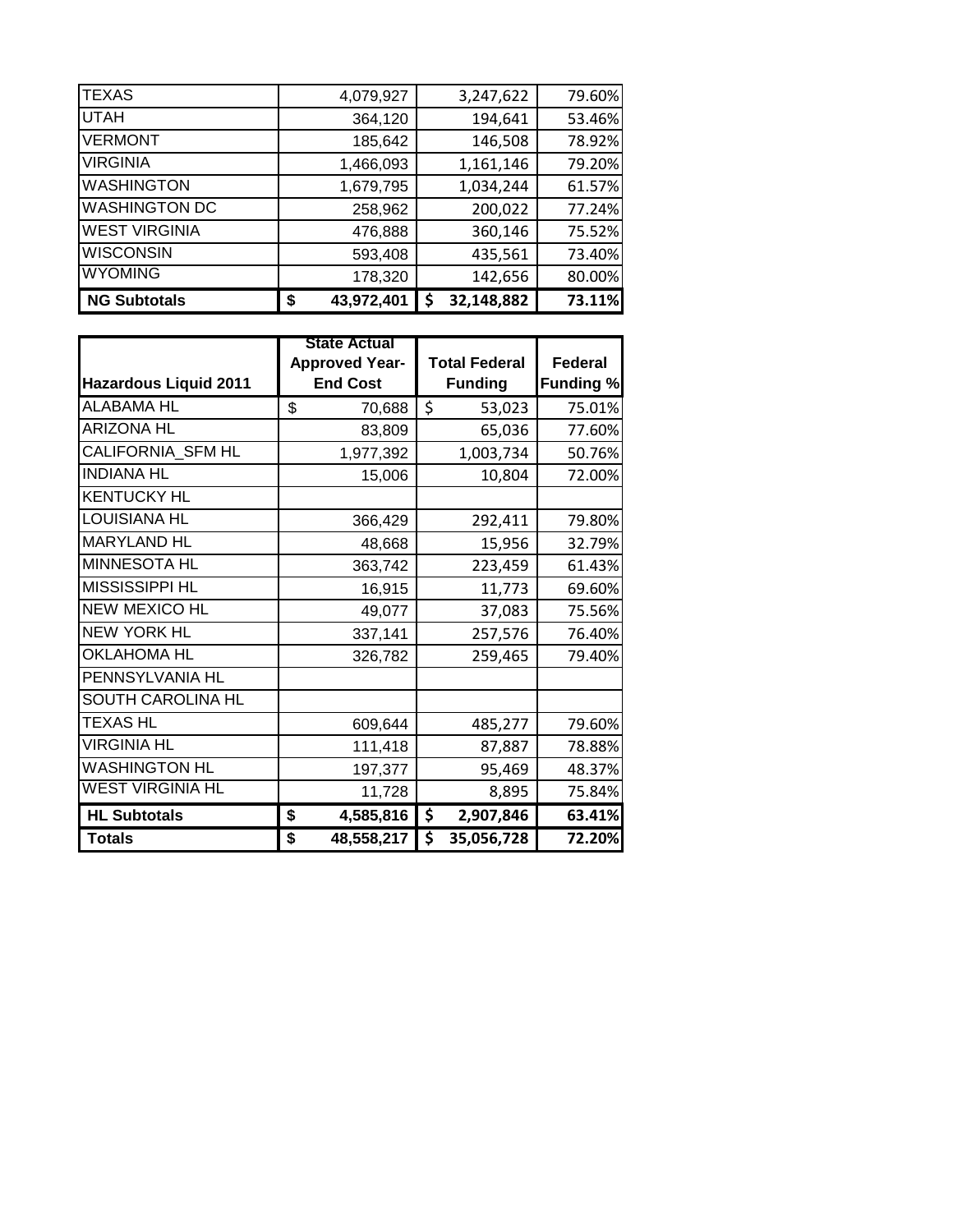|                         | <b>State Actual</b>   |                      |                  |
|-------------------------|-----------------------|----------------------|------------------|
|                         | <b>Approved Year-</b> | <b>Total Federal</b> | Federal          |
| <b>Natural Gas 2010</b> | <b>End Cost</b>       | <b>Funding</b>       | <b>Funding %</b> |
| <b>ALABAMA</b>          | \$<br>1,186,118       | \$<br>809,004        | 68.21%           |
| <b>ARIZONA</b>          | 1,599,255             | 1,011,000            | 63.22%           |
| <b>ARKANSAS</b>         | 634,112               | 346,780              | 54.69%           |
| ARKANSAS O G            |                       |                      |                  |
| CALIFORNIA PUC          | 2,048,311             | 1,304,798            | 63.70%           |
| <b>COLORADO</b>         | 534,531               | 367,781              | 68.80%           |
| CONNECTICUT             | 822,146               | 578,692              | 70.39%           |
| <b>DELAWARE</b>         | 103,030               | 51,034               | 49.53%           |
| <b>FLORIDA LPG</b>      |                       |                      |                  |
| <b>FLORIDA PSC</b>      |                       |                      |                  |
| <b>GEORGIA</b>          | 1,685,103             | 1,183,146            | 70.21%           |
| <b>IDAHO</b>            | 171,519               | 79,631               | 46.43%           |
| <b>ILLINOIS</b>         | 1,569,843             | 1,096,695            | 69.86%           |
| <b>INDIANA</b>          | 971,996               | 516,241              | 53.11%           |
| <b>IOWA</b>             | 517,180               | 358,027              | 69.23%           |
| <b>KANSAS</b>           | 686,554               | 478,178              | 69.65%           |
| <b>KENTUCKY</b>         | 445,408               | 309,595              | 69.51%           |
| <b>LOUISIANA</b>        | 1,130,092             | 779,541              | 68.98%           |
| <b>MAINE</b>            | 345,699               | 243,331              | 70.39%           |
| <b>MARYLAND</b>         | 479,514               | 334,989              | 69.86%           |
| <b>MASSACHUSETTS</b>    | 1,186,833             | 816,592              | 68.80%           |
| <b>MICHIGAN</b>         | 877,389               | 435,152              | 49.60%           |
| <b>MINNESOTA</b>        | 1,630,270             | 1,136,614            | 69.72%           |
| <b>MISSISSIPPI</b>      | 520,919               | 350,165              | 67.22%           |
| <b>MISSOURI</b>         | 832,253               | 566,768              | 68.10%           |
| <b>MONTANA</b>          | 75,532                | 45,576               | 60.34%           |
| <b>NEBRASKA</b>         | 270,947               | 185,947              | 68.63%           |
| <b>NEVADA</b>           | 595,056               | 202,818              | 34.08%           |
| <b>NEW HAMPSHIRE</b>    | 513,727               | 303,234              | 59.03%           |
| <b>NEW JERSEY</b>       | 901,483               | 628,191              | 69.68%           |
| <b>NEW MEXICO</b>       | 791,087               | 538,455              | 68.07%           |
| <b>NEW YORK</b>         | 3,475,813             | 2,417,198            | 69.54%           |
| <b>NORTH CAROLINA</b>   | 568,325               | 379,308              | 66.74%           |
| <b>NORTH DAKOTA</b>     | 82,343                | 57,061               | 69.30%           |
| OHIO                    | 1,064,321             | 729,302              | 68.52%           |
| <b>OKLAHOMA</b>         | 1,026,874             | 720,989              | 70.21%           |
| <b>OREGON</b>           | 570,191               | 399,340              | 70.04%           |
| PENNSYLVANIA            | 1,101,966             | 709,722              | 64.41%           |
| PUERTO RICO             | 214,994               | 92,077               | 42.83%           |
| RHODE ISLAND            | 99,520                | 27,024               | 27.15%           |
| <b>SOUTH CAROLINA</b>   |                       |                      |                  |
| <b>SOUTH DAKOTA</b>     |                       |                      |                  |
| <b>TENNESSEE</b>        | 213,073               | 127,587              | 59.88%           |
|                         | 635,897               | 445,134              | 70.00%           |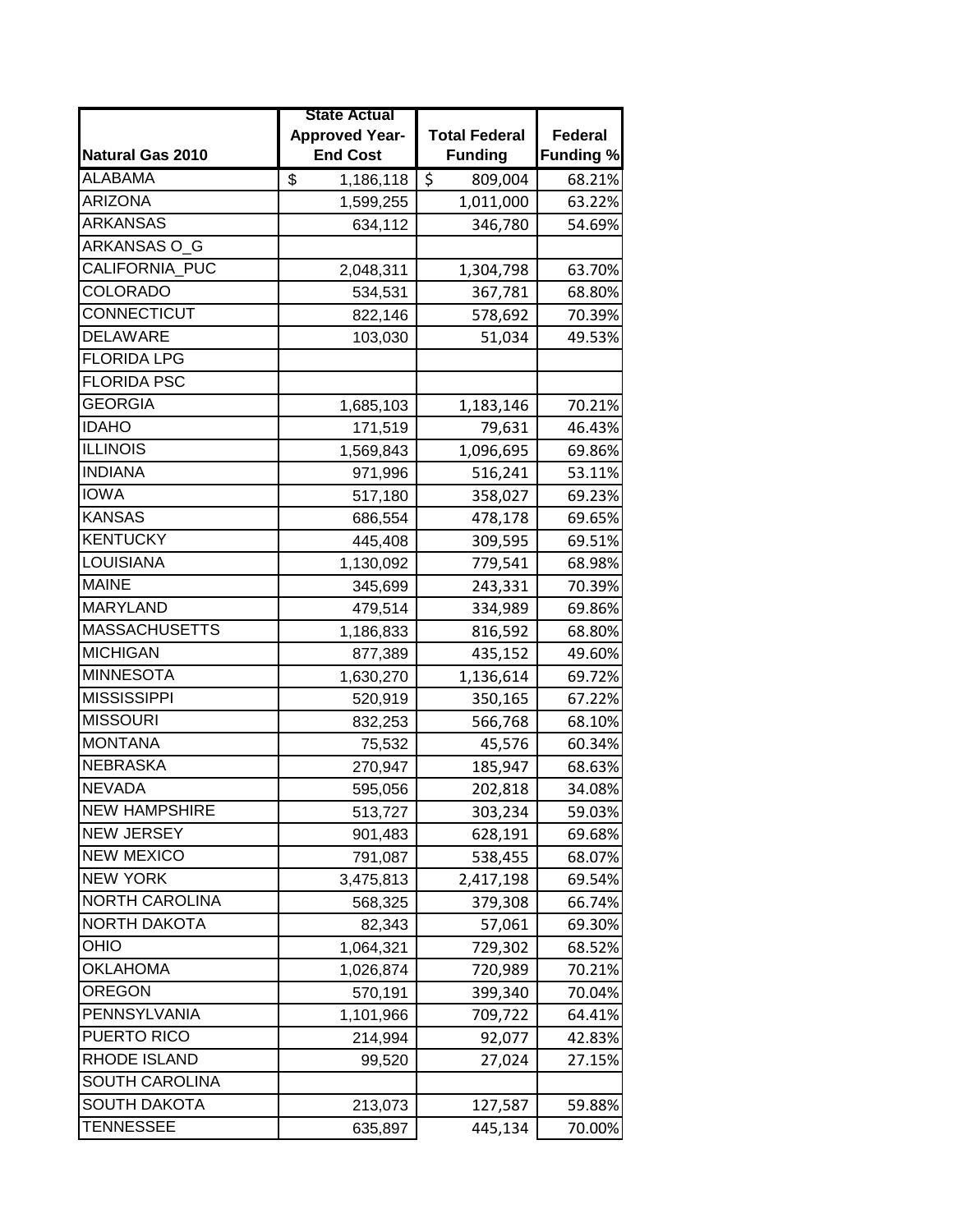| <b>NG Subtotals</b>  | 41,767,491<br>S | 27,740,029<br>\$ | 66.42% |
|----------------------|-----------------|------------------|--------|
| <b>WYOMING</b>       | 183,406         | 123,609          | 67.40% |
| <b>WISCONSIN</b>     | 736,105         | 485,141          | 65.91% |
| <b>WEST VIRGINIA</b> | 506,517         | 336,562          | 66.45% |
| <b>WASHINGTON DC</b> | 330,428         | 228,977          | 69.30% |
| <b>WASHINGTON</b>    | 1,489,633       | 1,038,563        | 69.72% |
| <b>VIRGINIA</b>      | 1,565,561       | 1,038,605        | 66.34% |
| <b>VERMONT</b>       | 181,945         | 126,019          | 69.26% |
| <b>UTAH</b>          | 367,244         | 239,109          | 65.11% |
| <b>TEXAS</b>         | 4,227,426       | 2,960,725        | 70.04% |

|                              | <b>State Actual</b><br><b>Approved Year-</b> | <b>Total Federal</b> | <b>Federal</b>   |
|------------------------------|----------------------------------------------|----------------------|------------------|
| <b>Hazardous Liquid 2010</b> | <b>End Cost</b>                              | <b>Funding</b>       | <b>Funding %</b> |
| <b>ALABAMA HL</b>            | \$<br>20,513                                 | \$<br>13,984         | 68.17%           |
| <b>ARIZONA HL</b>            | 84,171                                       | 53,215               | 63.22%           |
| CALIFORNIA SFM HL            | 1,948,564                                    | 898,791              | 46.13%           |
| <b>INDIANA HL</b>            | 2,493                                        | 1,579                | 63.34%           |
| <b>KENTUCKY HL</b>           | 7,012                                        | 4,388                | 62.58%           |
| <b>LOUISIANA HL</b>          | 356,966                                      | 234,321              | 65.64%           |
| <b>MARYLAND HL</b>           | 82,133                                       | 48,879               | 59.51%           |
| MINNESOTA HL                 | 353,766                                      | 247,017              | 69.82%           |
| MISSISSIPPI HL               | 16,086                                       | 10,785               | 67.04%           |
| <b>NEW MEXICO HL</b>         | 42,135                                       | 28,709               | 68.14%           |
| <b>NEW YORK HL</b>           | 238,321                                      | 118,598              | 49.76%           |
| <b>OKLAHOMA HL</b>           | 166,620                                      | 115,815              | 69.51%           |
| PENNSYLVANIA HL              | 3,163                                        | 2,004                | 63.36%           |
| SOUTH CAROLINA HL            |                                              |                      |                  |
| <b>TEXAS HL</b>              | 631,684                                      | 442,407              | 70.04%           |
| <b>VIRGINIA HL</b>           | 137,001                                      | 96,432               | 70.39%           |
| <b>WASHINGTON HL</b>         | 257,510                                      | 165,194              | 64.15%           |
| <b>WEST VIRGINIA HL</b>      | 5,116                                        | 3,439                | 67.22%           |
| <b>HL Subtotals</b>          | \$<br>4,353,255                              | \$<br>2,485,557      | 57.10%           |
| <b>Totals</b>                | \$<br>46,120,746                             | \$<br>30,225,586     | 65.54%           |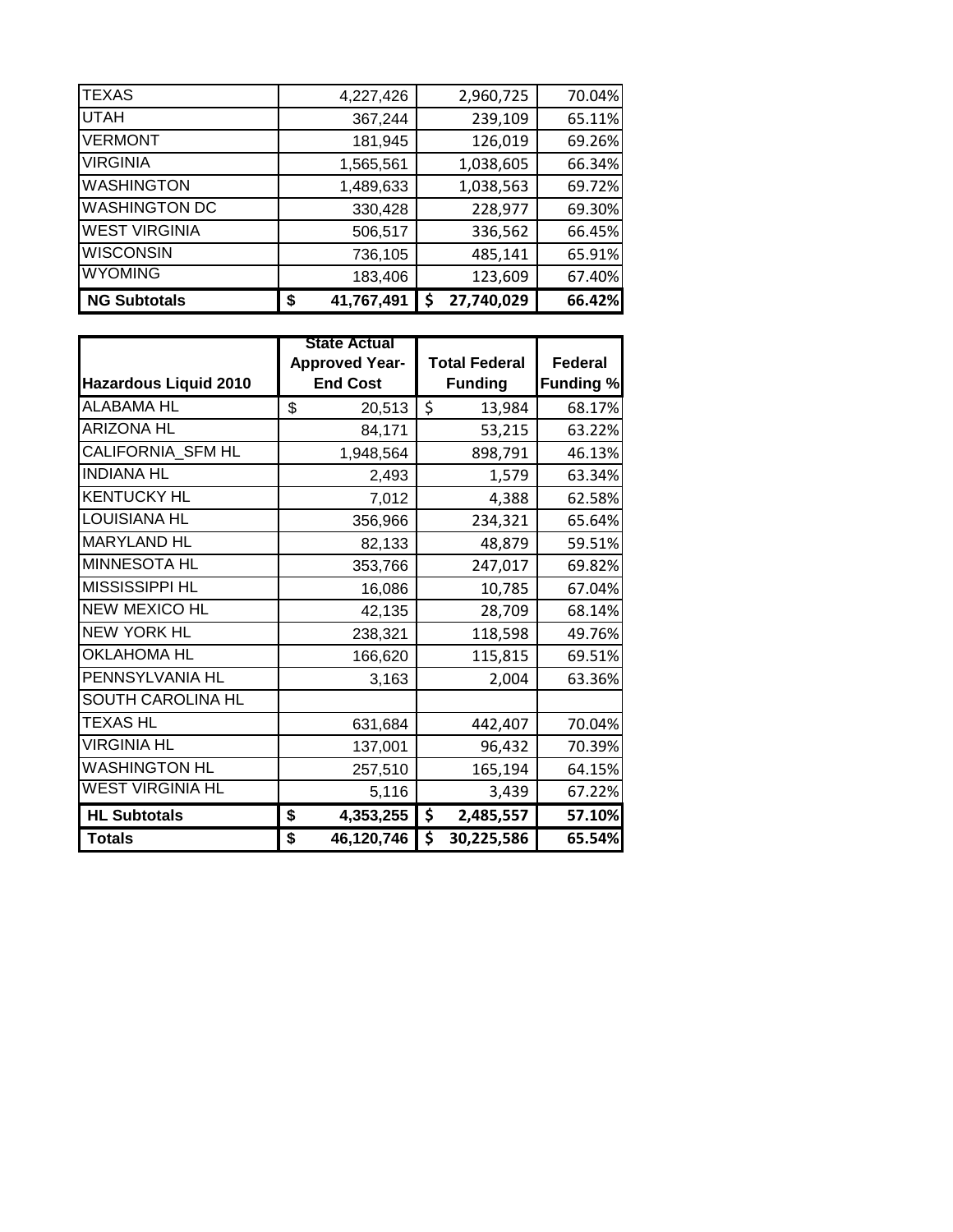|                         | State Actual          |                      |                  |
|-------------------------|-----------------------|----------------------|------------------|
|                         | <b>Approved Year-</b> | <b>Total Federal</b> | <b>Federal</b>   |
| <b>Natural Gas 2009</b> | <b>End Cost</b>       | <b>Funding</b>       | <b>Funding %</b> |
| <b>ALABAMA</b>          | \$<br>1,135,590.0     | \$<br>787,324        | 69.33%           |
| <b>ARIZONA</b>          | 1,459,246             | 1,021,939            | 70.03%           |
| <b>ARKANSAS</b>         | 666,912               | 467,052              | 70.03%           |
| ARKANSAS O_G            |                       |                      |                  |
| CALIFORNIA PUC          | 2,205,087             | 1,405,283            | 63.73%           |
| <b>COLORADO</b>         | 552,122               | 384,729              | 69.68%           |
| CONNECTICUT             | 833,167               | 583,484              | 70.03%           |
| <b>DELAWARE</b>         | 103,159               | 68,271               | 66.18%           |
| <b>FLORIDA LPG</b>      |                       |                      |                  |
| <b>FLORIDA PSC</b>      |                       |                      |                  |
| <b>GEORGIA</b>          | 1,683,134             | 1,178,732            | 70.03%           |
| <b>IDAHO</b>            | 164,645               | 112,998              | 68.63%           |
| <b>ILLINOIS</b>         | 1,564,652             | 1,095,757            | 70.03%           |
| <b>INDIANA</b>          | 856,572               | 593,876              | 69.33%           |
| <b>IOWA</b>             | 714,207               | 500,173              | 70.03%           |
| <b>KANSAS</b>           | 705,616               | 466,978              | 66.18%           |
| <b>KENTUCKY</b>         | 442,239               | 308,160              | 69.68%           |
| <b>LOUISIANA</b>        | 1,256,120             | 853,295              | 67.93%           |
| <b>MAINE</b>            | 244,981               | 171,565              | 70.03%           |
| <b>MARYLAND</b>         | 504,145               | 353,063              | 70.03%           |
| <b>MASSACHUSETTS</b>    | 1,249,230             | 866,112              | 69.33%           |
| <b>MICHIGAN</b>         | 887,108               | 442,148              | 49.84%           |
| <b>MINNESOTA</b>        | 1,130,881             | 791,979              | 70.03%           |
| <b>MISSISSIPPI</b>      | 569,112               | 374,647              | 65.83%           |
| <b>MISSOURI</b>         | 884,448               | 607,009              | 68.63%           |
| <b>MONTANA</b>          | 69,042                | 35,745               | 51.77%           |
| <b>NEBRASKA</b>         | 273,417               | 190,522              | 69.68%           |
| <b>NEVADA</b>           | 787,998               | 406,358              | 51.57%           |
| <b>NEW HAMPSHIRE</b>    | 466,843               | 326,940              | 70.03%           |
| <b>NEW JERSEY</b>       | 1,082,912             | 758,385              | 70.03%           |
| <b>NEW MEXICO</b>       | 832,127               | 576,928              | 69.33%           |
| <b>NEW YORK</b>         | 3,371,798             | 2,290,498            | 67.93%           |
| <b>NORTH CAROLINA</b>   | 592,544               | 412,895              | 69.68%           |
| <b>NORTH DAKOTA</b>     | 98,236                | 68,797               | 70.03%           |
| OHIO                    | 1,159,834             | 804,132              | 69.33%           |
| <b>OKLAHOMA</b>         | 1,156,669             | 810,038              | 70.03%           |
| <b>OREGON</b>           | 516,195               | 361,502              | 70.03%           |
| PENNSYLVANIA            | 1,129,186             | 767,068              | 67.93%           |
| PUERTO RICO             | 135,498               | 72,593               | 53.57%           |
| RHODE ISLAND            | 85,879                | 60,143               | 70.03%           |
| SOUTH CAROLINA          |                       |                      |                  |
| <b>SOUTH DAKOTA</b>     | 204,505               | 141,071              | 68.98%           |
| <b>TENNESSEE</b>        | 669,716               | 469,015              | 70.03%           |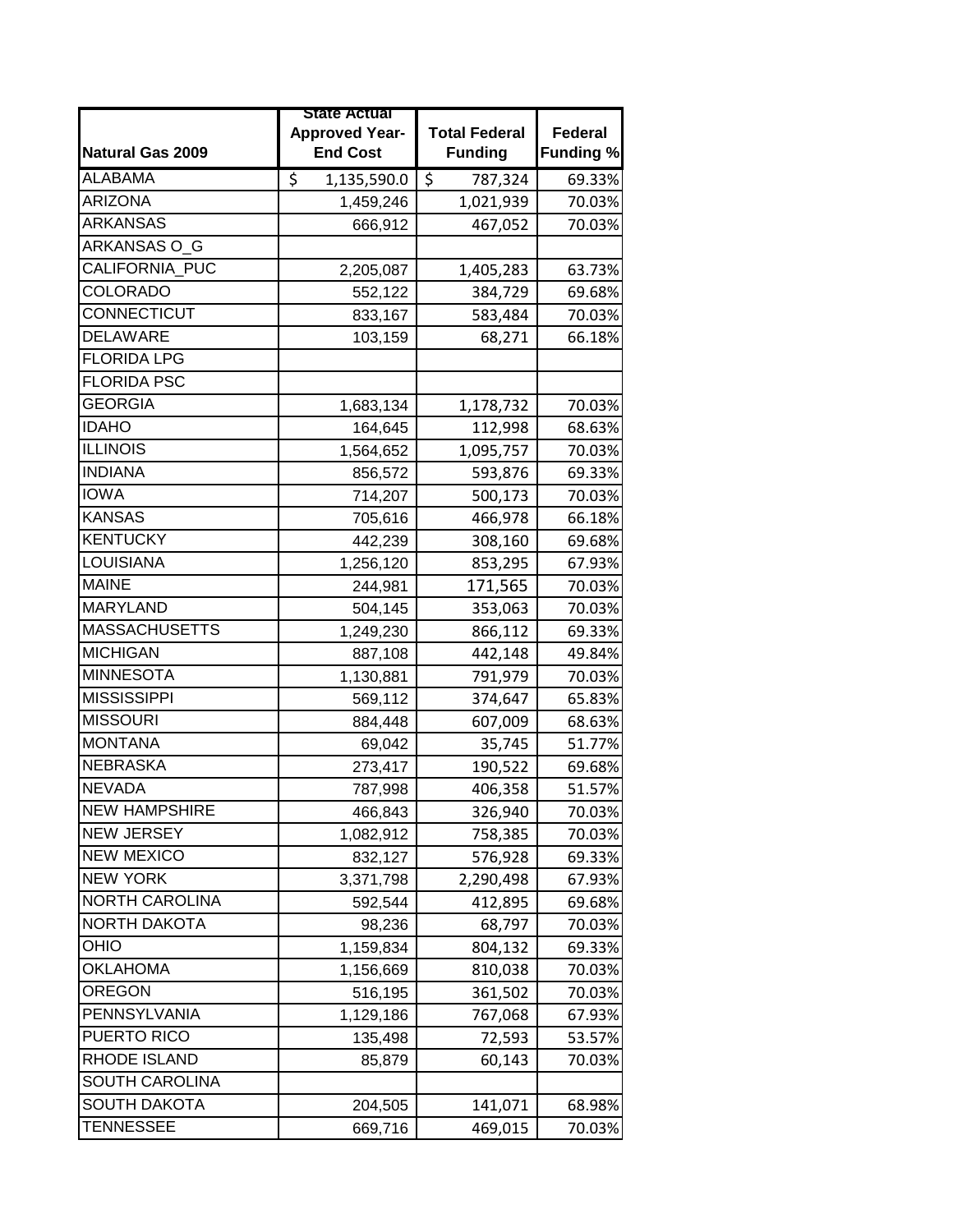| <b>NG Subtotals</b>  | 41,476,143<br>\$ | 27,571,721<br>\$ | 66.48% |
|----------------------|------------------|------------------|--------|
| <b>WYOMING</b>       | 217,551          | 152,355          | 70.03% |
| <b>WISCONSIN</b>     | 710,266          | 482,491          | 67.93% |
| <b>WEST VIRGINIA</b> | 519,826          | 351,303          | 67.58% |
| <b>WASHINGTON DC</b> | 247,082          | 171,306          | 69.33% |
| <b>WASHINGTON</b>    | 1,844,759        | 1,291,922        | 70.03% |
| <b>VIRGINIA</b>      | 1,182,087        | 786,447          | 66.53% |
| <b>VERMONT</b>       | 180,606          | 125,217          | 69.33% |
| <b>UTAH</b>          | 451,282          | 309,721          | 68.63% |
| <b>TEXAS</b>         | 3,677,911        | 1,913,756        | 52.03% |

| <b>Hazardous Liquid 2008</b> | State Actual<br><b>Approved Year-</b><br><b>End Cost</b> | <b>Total Federal</b><br><b>Funding</b> | Federal<br><b>Funding %</b> |
|------------------------------|----------------------------------------------------------|----------------------------------------|-----------------------------|
| <b>ALABAMA HL</b>            | \$<br>28,163.00                                          | \$<br>19,526                           | 69.33%                      |
| <b>ARIZONA HL</b>            | 76,734                                                   | 53,738                                 | 70.03%                      |
| CALIFORNIA SFM HL            | 2,000,640                                                | 1,401,088                              | 70.03%                      |
| <b>INDIANA HL</b>            |                                                          |                                        |                             |
| <b>KENTUCKY HL</b>           | 1,596                                                    | 1,051                                  | 65.83%                      |
| <b>LOUISIANA HL</b>          | 350,684                                                  | 238,223                                | 67.93%                      |
| <b>MARYLAND HL</b>           | 71,424                                                   | 50,020                                 | 70.03%                      |
| MINNESOTA HL                 | 308,363                                                  | 215,953                                | 70.03%                      |
| MISSISSIPPI HL               | 17,601                                                   | 11,525                                 | 65.48%                      |
| <b>NEW MEXICO HL</b>         | 59,251                                                   | 41,495                                 | 70.03%                      |
| <b>NEW YORK HL</b>           | 140,332                                                  | 95,329                                 | 67.93%                      |
| <b>OKLAHOMA HL</b>           | 219,545                                                  | 153,752                                | 70.03%                      |
| PENNSYLVANIA HL              | 1,114                                                    | 702                                    | 63.03%                      |
| SOUTH CAROLINA HL            |                                                          |                                        |                             |
| <b>TEXAS HL</b>              | 649,043                                                  | 355,480                                | 54.77%                      |
| <b>VIRGINIA HL</b>           | 202,118                                                  | 141,547                                | 70.03%                      |
| <b>WASHINGTON HL</b>         | 219,298                                                  | 153,579                                | 70.03%                      |
| <b>WEST VIRGINIA HL</b>      | 13,587                                                   | 9,278                                  | 68.28%                      |
| <b>HL Subtotals</b>          | \$<br>4,359,494                                          | \$<br>2,942,286                        | 67.49%                      |
| <b>Totals</b>                | \$<br>45,835,636                                         | \$<br>30,514,006                       | 66.57%                      |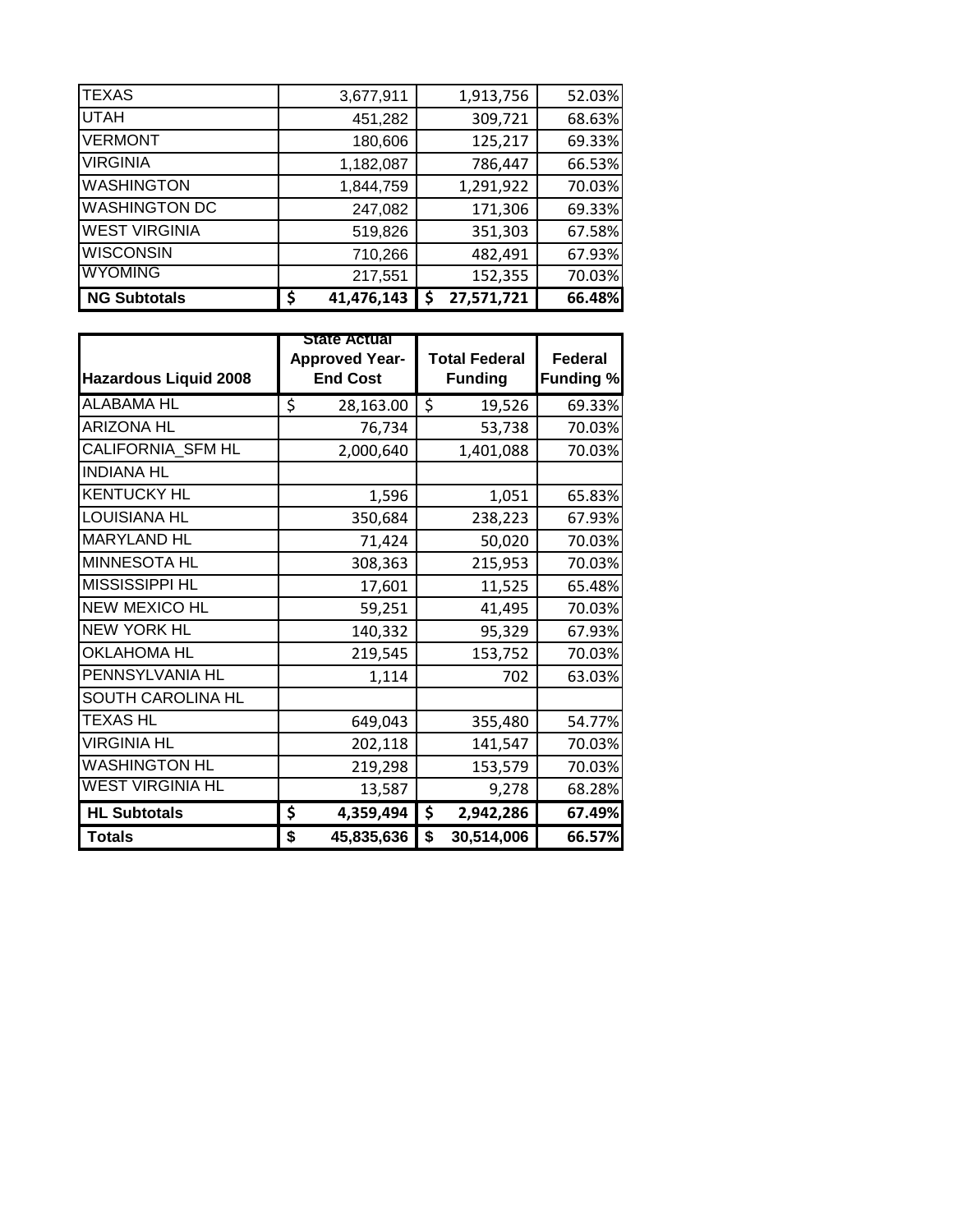|                         | State Actual          |                      |                  |
|-------------------------|-----------------------|----------------------|------------------|
|                         | <b>Approved Year-</b> | <b>Total Federal</b> | <b>Federal</b>   |
| <b>Natural Gas 2008</b> | <b>End Cost</b>       | <b>Funding</b>       | <b>Funding %</b> |
| <b>ALABAMA</b>          | \$<br>1,110,596       | \$<br>484,766        | 43.65%           |
| <b>ARIZONA</b>          | 1,410,385             | 615,622              | 43.65%           |
| <b>ARKANSAS</b>         | 567,408               | 247,669              | 43.65%           |
| ARKANSAS O_G            |                       |                      |                  |
| CALIFORNIA PUC          | 2,214,854             | 889,425              | 40.16%           |
| <b>COLORADO</b>         | 574,984               | 238,427              | 41.47%           |
| CONNECTICUT             | 823,570               | 359,482              | 43.65%           |
| <b>DELAWARE</b>         | 95,143                | 39,038               | 41.03%           |
| <b>FLORIDA LPG</b>      |                       |                      |                  |
| <b>FLORIDA PSC</b>      |                       |                      |                  |
| <b>GEORGIA</b>          | 1,385,320             | 604,681              | 43.65%           |
| <b>IDAHO</b>            | 194,793               | 78,603               | 40.35%           |
| <b>ILLINOIS</b>         | 1,311,843             | 572,609              | 43.65%           |
| <b>INDIANA</b>          | 990,669               | 425,914              | 42.99%           |
| <b>IOWA</b>             | 688,147               | 300,371              | 43.65%           |
| <b>KANSAS</b>           | 734,323               | 320,526              | 43.65%           |
| <b>KENTUCKY</b>         | 455,329               | 169,872              | 37.31%           |
| <b>LOUISIANA</b>        | 1,358,781             | 557,631              | 41.04%           |
| <b>MAINE</b>            | 258,324               | 112,756              | 43.65%           |
| <b>MARYLAND</b>         | 510,284               | 221,621              | 43.43%           |
| <b>MASSACHUSETTS</b>    | 1,426,455             | 619,523              | 43.43%           |
| <b>MICHIGAN</b>         | 788,760               | 344,288              | 43.65%           |
| <b>MINNESOTA</b>        | 1,463,707             | 618,242              | 42.24%           |
| <b>MISSISSIPPI</b>      | 530,775               | 216,620              | 40.81%           |
| <b>MISSOURI</b>         | 754,659               | 319,521              | 42.34%           |
| <b>MONTANA</b>          | 62,253                | 25,407               | 40.81%           |
| <b>NEBRASKA</b>         | 258,257               | 89,893               | 34.81%           |
| <b>NEVADA</b>           | 663,340               | 289,543              | 43.65%           |
| <b>NEW HAMPSHIRE</b>    | 493,315               | 215,328              | 43.65%           |
| <b>NEW JERSEY</b>       | 996,952               | 430,810              | 43.21%           |
| <b>NEW MEXICO</b>       | 968,631               | 418,572              | 43.21%           |
| <b>NEW YORK</b>         | 3,670,352             | 1,602,079            | 43.65%           |
| <b>NORTH CAROLINA</b>   | 516,689               | 222,148              | 42.99%           |
| <b>NORTH DAKOTA</b>     | 79,384                | 34,467               | 43.42%           |
| OHIO                    | 1,351,683             | 581,149              | 42.99%           |
| <b>OKLAHOMA</b>         | 1,150,718             | 492,234              | 42.78%           |
| <b>OREGON</b>           | 609,902               | 266,217              | 43.65%           |
| PENNSYLVANIA            | 1,187,471             | 507,955              | 42.78%           |
| PUERTO RICO             | 158,232               | 58,657               | 37.07%           |
| RHODE ISLAND            | 139,179               | 60,751               | 43.65%           |
| <b>SOUTH CAROLINA</b>   |                       |                      |                  |
| <b>SOUTH DAKOTA</b>     | 226,746               | 97,488               | 42.99%           |
| <b>TENNESSEE</b>        | 684,426               | 294,265              | 42.99%           |